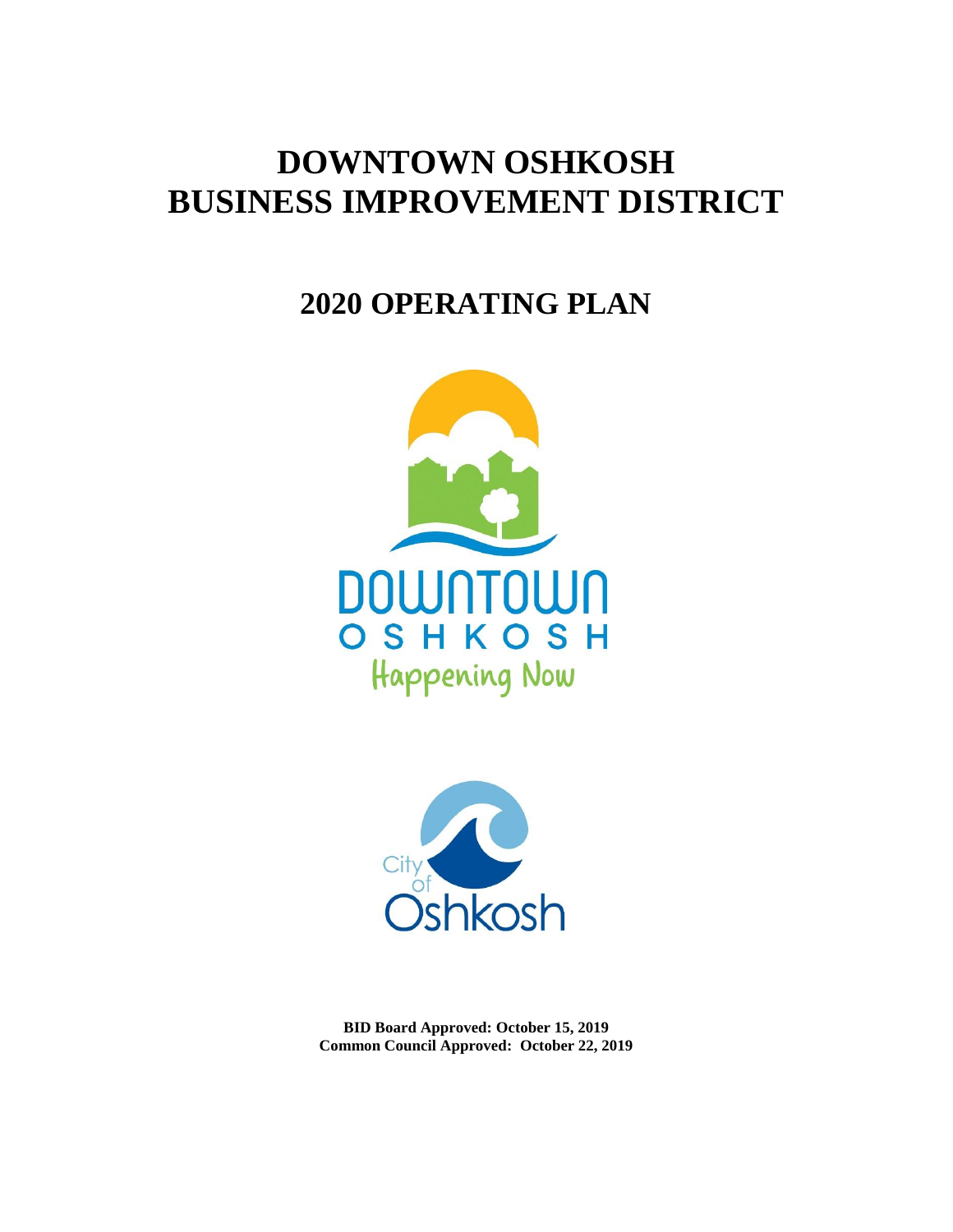# **TABLE OF CONTENTS**

| APPENDIX E - DOWNTOWN OSHKOSH BID BOARD ROSTER 14 |
|---------------------------------------------------|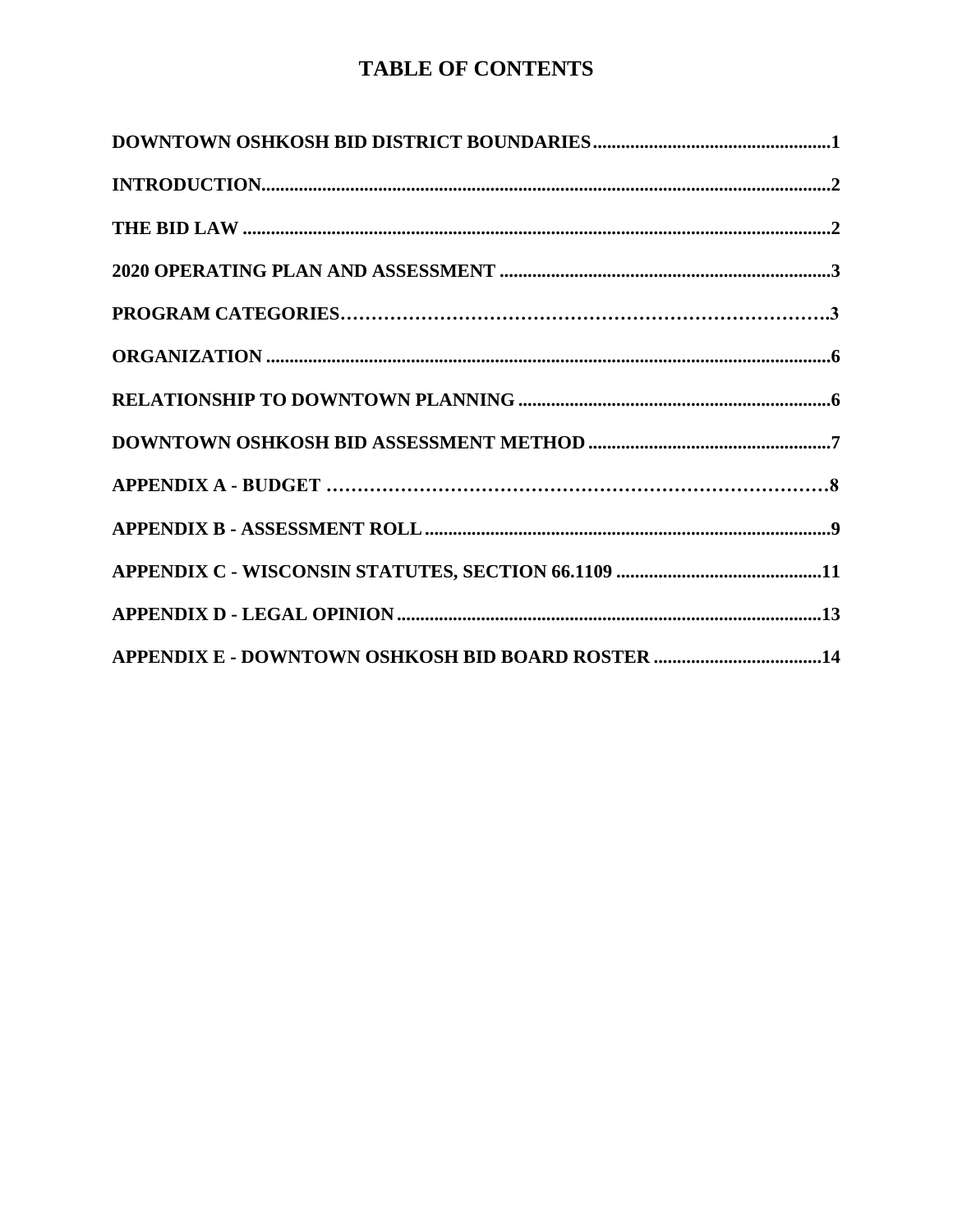

# **Downtown Oshkosh Business Improvement District Boundaries**

In general, the boundaries of the Downtown Oshkosh Business Improvement District are the Fox River on the south, Division Street on the west, Parkway Avenue on the north and Jefferson street/State Street on the east.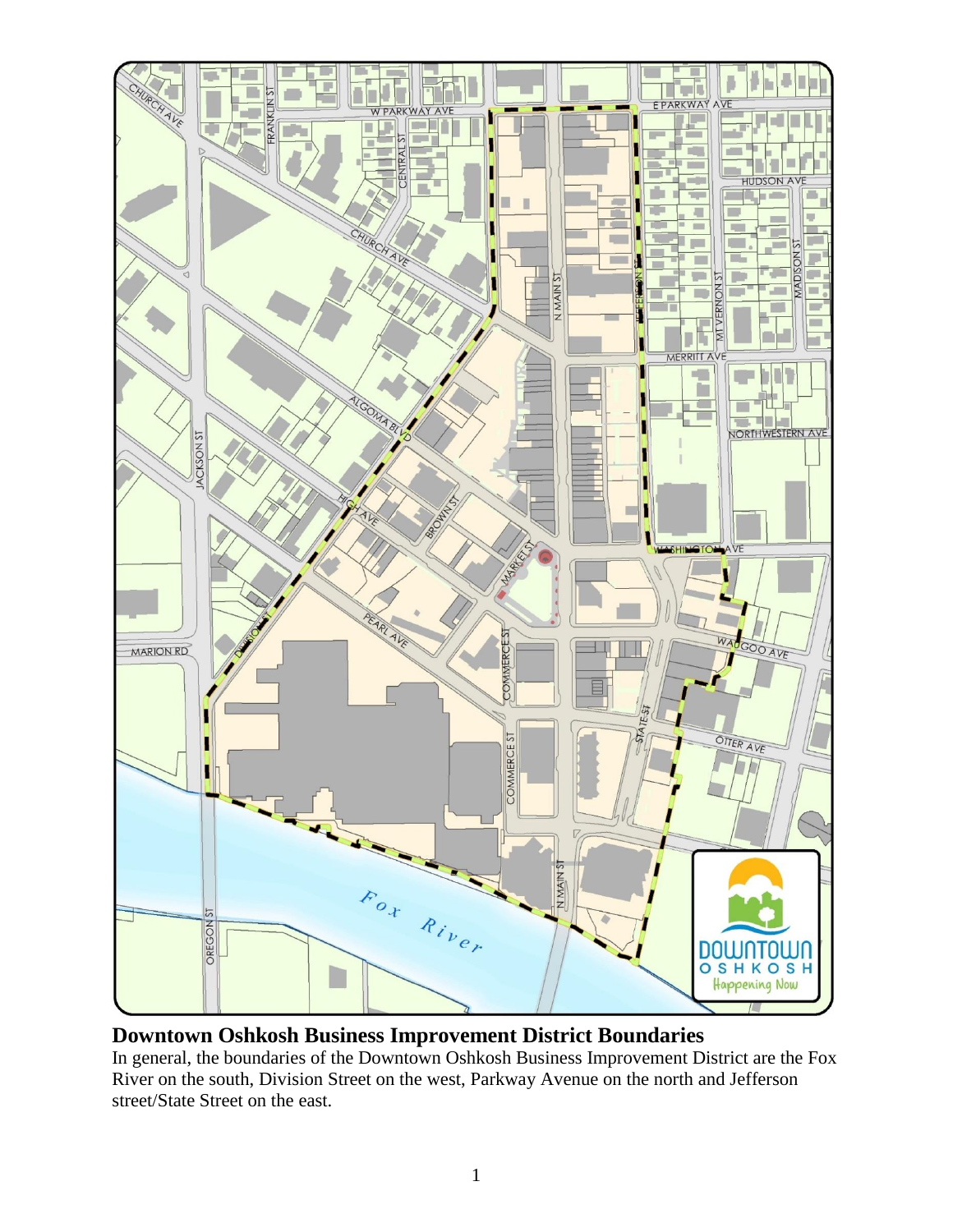# **INTRODUCTION**

In 1980, the Common Council adopted the Downtown Redevelopment Plan and Implementation Strategy. The Plan recommended increasing organizational efforts between the public and private sectors as well as establishing a voluntary special assessment district. A follow-up study, Planning Report - Central City Oshkosh, approved by the Common Council in 1987, expanded various elements of the previous plan and in particular recommended the creation of a management vehicle and funding base to serve the downtown area. The management tool recommended was a Business Improvement District.

The Downtown Oshkosh Business Improvement District (BID) is an essential entity to the Central Business District of Oshkosh. The BID, created in 1987, has maintained its initial premise to retain available free parking in the downtown, as well as proactively support revitalization efforts. Through the BID, property owners assess themselves to pay for activities to enhance and improve the downtown and to bring customers to the area.

The downtown continues to change as the mix of residential, commercial and professional occupants fill the district. The BID welcomes these changes as opportunities to continue economic development in our central city.

# **BID LAW**

On April 6, 1984, the State of Wisconsin passed a law (Act 184), which allows for the creation of Business Improvement Districts. The law authorizes cities, villages and towns to create one or more business improvement districts to allow businesses within those districts to develop, manage, maintain and promote their districts and to establish an assessment method to fund these activities. A BID must be a geographic area within a municipality consisting of contiguous parcels that are subject to real estate taxes.

The formation of a Business Improvement District allows downtown business people, property owners, merchants, City officials and others to work together to determine what needs to be done to upgrade and strengthen the downtown and to pay the cost of those efforts, in whole or in part. It is a way for downtown stakeholders to decide what they want and to finance it.

A BID is the best available method for business people to organize, coordinate marketing and promotion efforts, provide management and maintenance programs and encourage business development. It affords property owners and business people a viable role in directing those affairs within the district. It also ensures that all beneficiaries of District programs participate in the funding of the programs.

Appendix C is a copy of the Wisconsin Statutes Section 66.1109, regarding business improvement districts.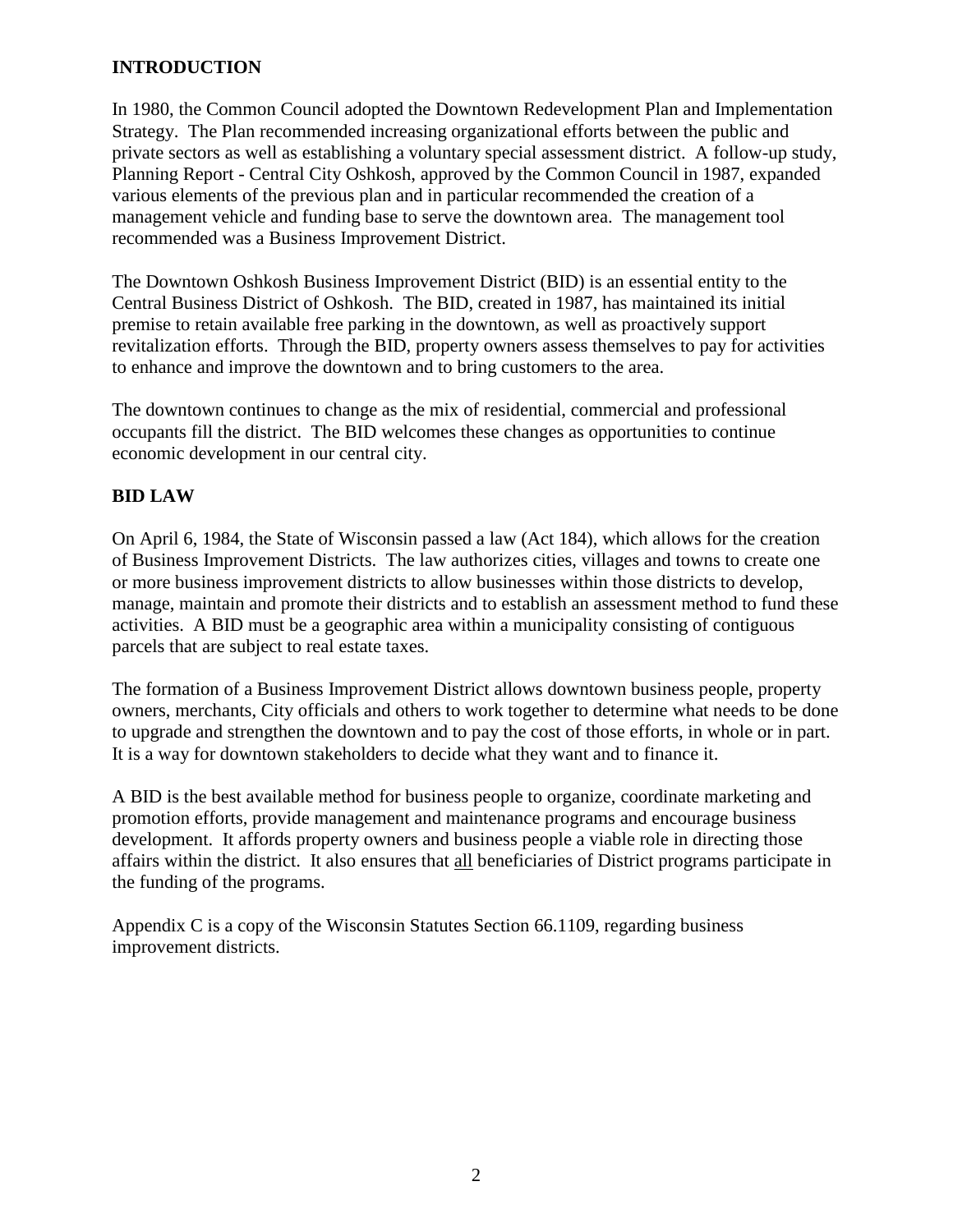# **DOWNTOWN OSHKOSH BUSINESS IMPROVEMENT DISTRICT 2020 OPERATING PLAN AND ASSESSMENT**

The Downtown Oshkosh BID has established allocations for the 2020 Operating Plan for each program category after reviewing previously supported activities and soliciting proposals for events. All costs related to the program categories listed below will be incurred in the calendar year 2020.

The Downtown Oshkosh Business Improvement District Board will carry out the proposed program of activities listed below and as shown on the Budget in Appendix A of this Plan. The budget is separated into the following categories; Leadership, Recruitment/Retention/Mural Grants, Events, Advertising, Gift Card Program, Marketing Consortium, Beautification, Parking, Storage Unit and Reserves/Capital Improvements.

The BID will assess itself \$140,610.00 in 2020.

# **PROGRAM CATEGORIES**

#### **Leadership \$68,900**

Oshkosh Chamber of Commerce Service Contract (BID Manager) \$65,000 The BID contracts with the Oshkosh Chamber of Commerce for the services of the BID Manager who is a full time employee of the BID. Expenses from this line item also include postage, employment benefits and other payroll/salary related expenses. This category also covers the BID Manager participation in professional development opportunities such as conferences, expos and business meetings.

#### Website Maintenance & Office Supplies \$3,900

Expenses from this line item will cover any costs associated with the downtownoshkosh.com website. This line item will also cover any needed office supply costs such as (but not limited to) envelopes, business cards, folders, etc. In addition to the \$3,900 being assessed, \$1,100 will be transferred from Reserves/Capital Improvements to go towards program monthly fees and additional office supplies.

#### **Recruitment/Retention/Mural Grant Programs \$12,000**

Money to be disbursed based on approved applications submitted; grant amounts vary based on requested/approved grant amounts.

## Recruitment Fund Grant

The Recruitment Fund Grant is offered as an incentive tool to recruit small businesses to fill vacant spaces and energize the downtown. This grant can be used for leasehold improvements, signage, fixtures and inventory/equipment. Recruitment print materials are also taken from this line item.

#### Retention Grant Program

The Retention Grant Program was created to provide funds to businesses and/or property owners within the BID to assist with exterior building improvements including but not limited to facades, windows, doors and signage. The purpose of this grant is to improve the business climate in Downtown Oshkosh, enhance the quality of life and to encourage the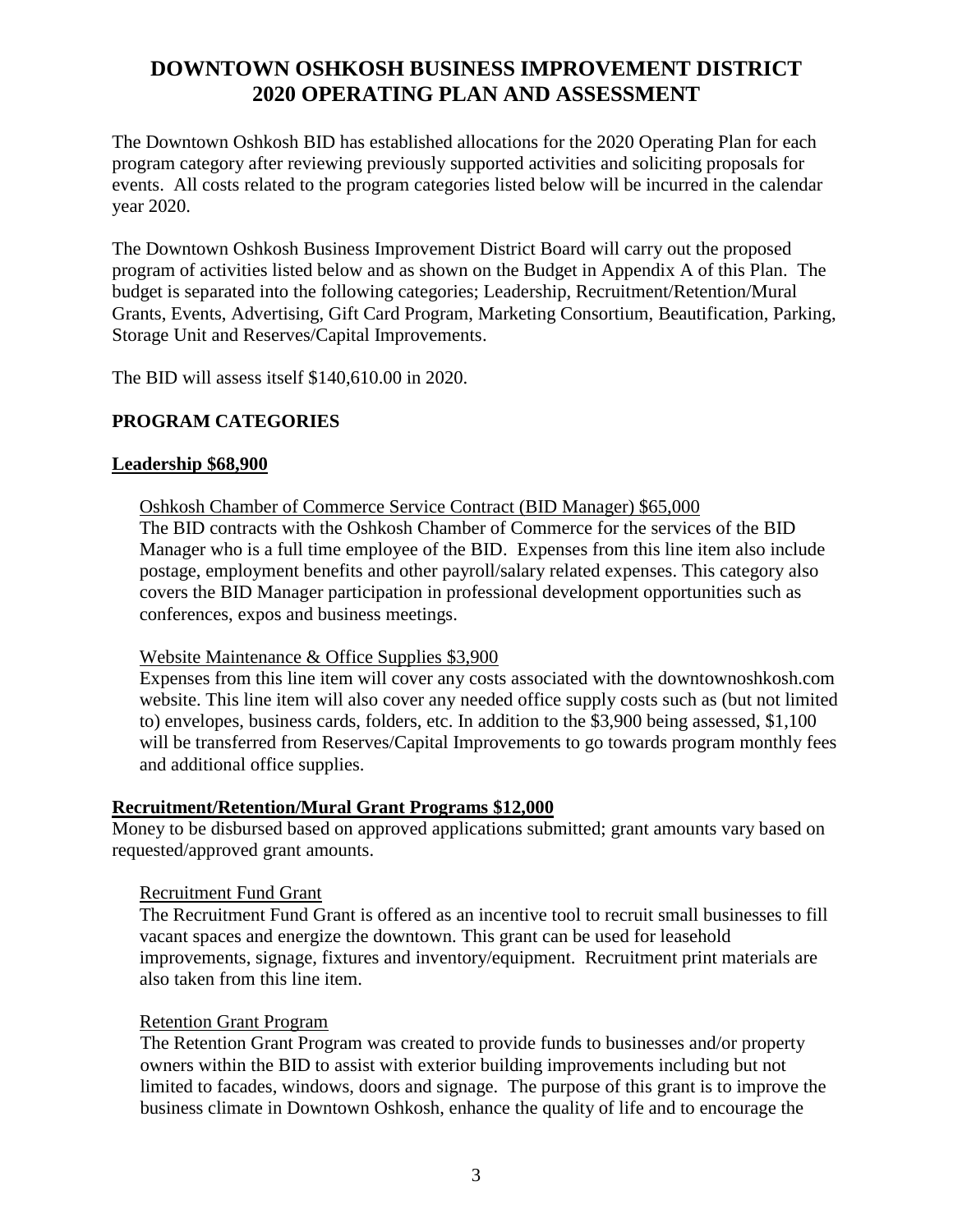development and maintenance of the buildings within the Business Improvement District. Retention print materials are also taken from this line item.

#### Mural Grant Program

The Mural Grant Program was established to provide funds to property owners/artists within the BID to encourage exterior artwork that contributes to the beautification and economic vitality of the Downtown Oshkosh BID.

#### **Events \$4,500**

#### Waterfest \$2,000

Waterfest is a summer concert series that occurs on Thursday nights at the Leach Amphitheater, brought to the community by the Oshkosh Chamber of Commerce. The event brings a significant number of visitors to the downtown area, many of whom patronize downtown businesses before and after the event.

#### Live at Lunch \$500

Live at Lunch is a free family-friendly event showcasing the area's best local music artists, restaurants and businesses over the noon hour. Live at Lunch takes place every Wednesday, June through August at Opera House Square and is organized by the Oshkosh Chamber of Commerce. The BID support reflects the increased traffic generated by this event to the downtown area.

#### unWINEd Wine Walk \$750

This is a BID event that happens two times throughout the year. The purpose of this event is to have attendees shop & explore Downtown Oshkosh while enjoying samples of wine within each participating business.

#### Holiday Parade \$750

Previously ran for many years by the Oshkosh Chamber of Commerce, the BID continues the tradition of holding a nighttime parade in Downtown Oshkosh in the month of November. This is a great community event that brings thousands of people to the downtown area.

#### Gallery Walk \$500

Gallery Walk spotlights the work of local, regional and national artists. This event takes place the  $1<sup>st</sup>$  Saturday of every month from 6-9pm in Downtown Oshkosh. The BID support helps promote this event which includes the printing of maps  $\&$  website fees.

#### **Advertising \$0**

Zero dollars will be assessed for the 2020 Advertising budget. However, \$15,000 will be transferred from Reserves/Capital Improvements to the Advertising budget and will be used to promote and market Downtown Oshkosh throughout 2020.

#### **Gift Card Program \$1,050**

Funds used to support the ACH pooling account, including the monthly fee of the program and transaction fees.

#### **Marketing Consortium \$3,000**

Membership Donations

Fees collected from businesses who want to be a part of the Marketing Consortium group. These funds are primarily used for promotional materials.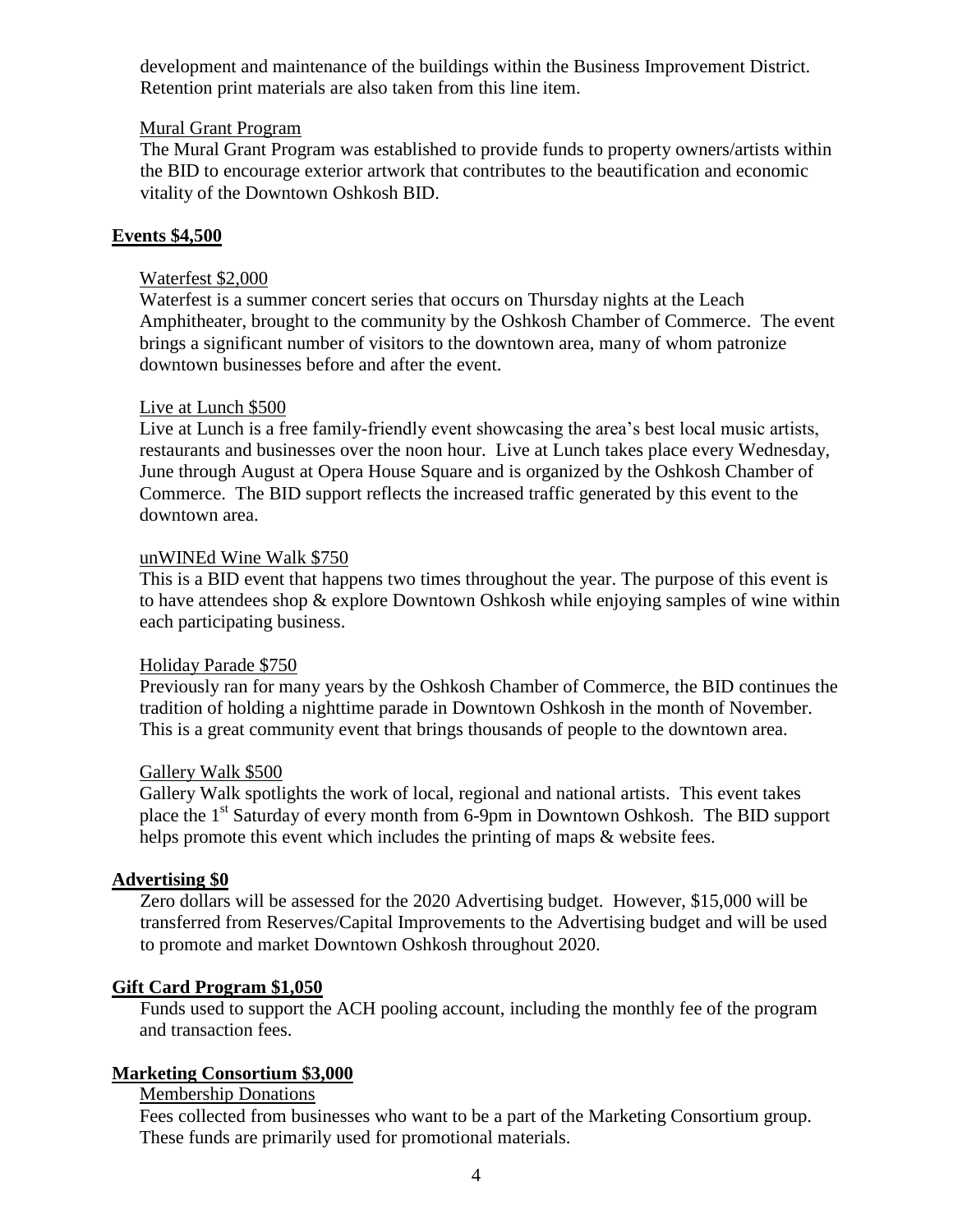#### Additional Activities & Marketing Materials \$850

Seed money to be used for any additional activity ideas generated in 2020. In addition, these funds are used for marketing materials, such as block captain brochures and holiday promotions.

#### Holiday \$2,000

Holiday is a combination of events and marketing pieces put together in November and December. The majority of this fund goes towards Whoville Holiday, featuring Breakfast with the Grinch, which is the main event. The Holiday Committee also promotes *Shop Local* throughout the holiday season.

#### Downtown Chalk Walk \$150

 $2020$  will be the  $7<sup>th</sup>$  annual Chalk Walk event in Downtown Oshkosh. The money on this line item is used to cover the cost of street barricades for the day of the event.

#### **Beautification \$50,500**

#### Contracted Services \$25,000

The BID contracts with a private contractor to undertake certain routine cleaning, removing litter and landscape maintenance. This also includes the watering of our 104 flower pots, removal of flowers in all pots and bump outs in the fall and removal of holiday boughs at the end of winter/early spring. A portion of these funds are also used for expenses related to maintaining and improving landscaped areas.

#### Holiday \$8,500

These funds will be used for holiday decorations including holiday décor for the BID's 104 flower pots, lighting of the nine trees around Opera House Square and replacement light strands.

#### Planter Maintenance \$17,000

These funds will be used for contracted maintenance and plant materials for spring planting of the BID's 104 flower pots and also plant material and maintenance of the clock and sign area in Opera House Square. These funds also cover costs for plantings and maintenance of the bump outs within the BID.

#### **Parking \$0**

Zero dollars will be assessed for the 2020 City Parking Utility obligation. However, \$15,000 will be transferred from Reserves/Capital Improvements to be paid to the Parking Utility.

#### **Storage Unit \$660**

This line item is to cover the rental cost of the BID's storage unit. The storage unit is needed to store Marketing Consortium event materials and any additional materials.

#### **Reserves/Capital Improvements**

These funds have been set aside by the Board for projects and programs to support BID businesses. Any unspent funds from 2020 will be transferred into this account, unless otherwise mentioned as a rollover or transfer into a different line item.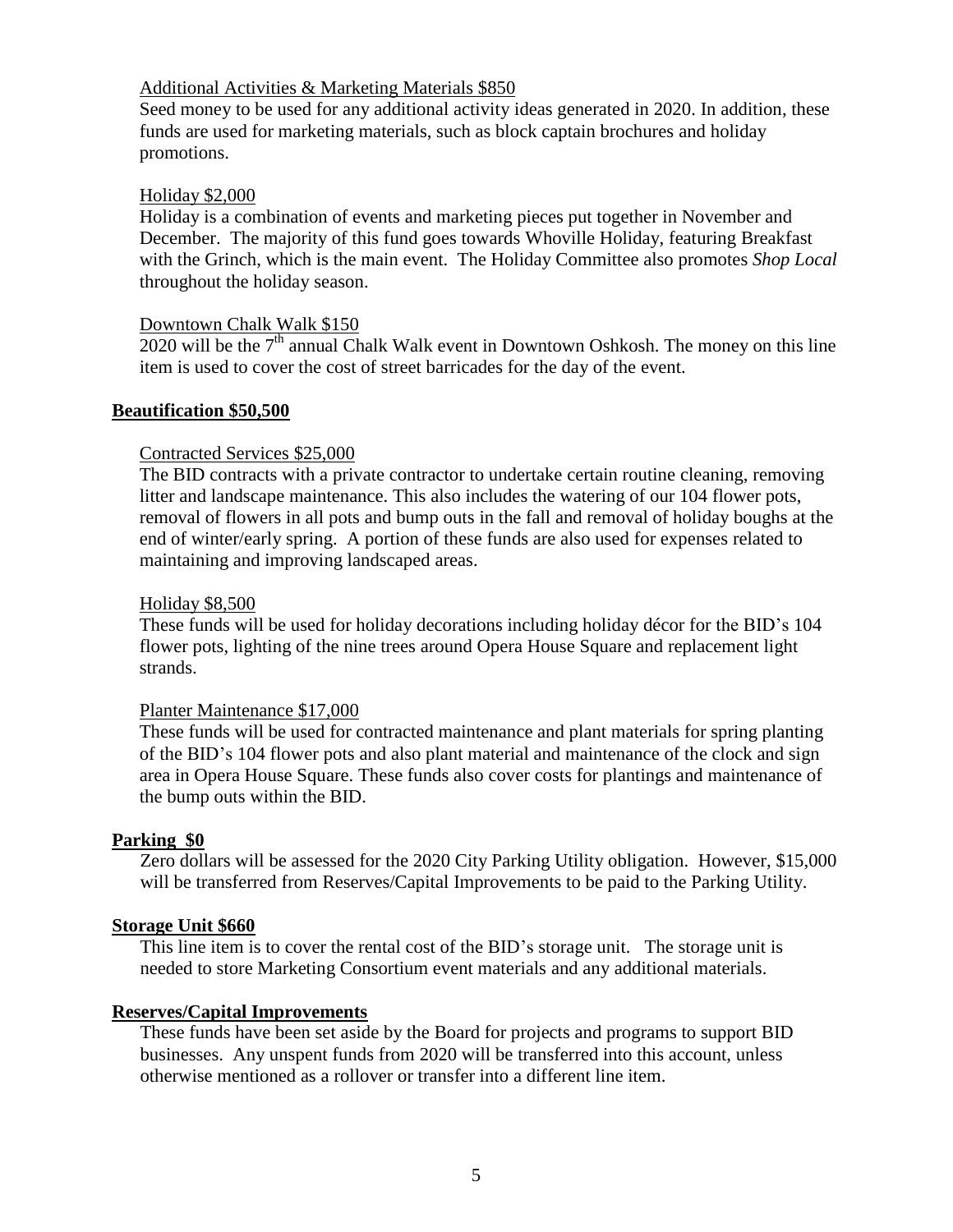#### **ORGANIZATION**

Pursuant to Section 66.1109(3), Wisconsin Statutes, a Downtown Business Improvement District Board has been appointed by the Mayor and confirmed by the Common Council. The Board is comprised of thirteen (13) members and two (2) alternate members representing the following interests: The Mayor may also appoint two non-voting youth members.

 Owner/Non-Occupant Non-Owner/Occupant Owner/Occupant Alternates

#### *By-Laws Amended March 19, 2019*

The distribution of non-occupant owners and owners/occupants may vary from time to time, as members are reappointed or as new members join the Board. Per section 66.1109 (3a), Wisconsin Statutes, a majority of the board members shall own or occupy real property in the Business Improvement District. Nonresidents of the City of Oshkosh are permitted as members of the Downtown Oshkosh Business Improvement District Board. Other membership requirements may apply per the "By-Laws of the Downtown Oshkosh Business Improvement District" (dated December 19, 1989, amended June 15, 2004, April 19, 2011, April 18, 2017 October 16, 2018 and March 19, 2019).

In addition, Board members represent different areas within the District, including large and small businesses. As a City entity, the Board will conduct its affairs under the open meetings law and public record requirements. The Director of Community Development or designee serves as the Secretary of the Board. Board meetings are held the third Tuesday of the month, starting at 8:00am, at Oshkosh City Hall or other venue within the BID. A roster of the 2020 BID Board members is included as Appendix E.

The Board is responsible for the management of the Business Improvement District. Responsibilities of the Board include implementing the Operating Plan and preparing annual reports on the District. The Board will also annually consider and make changes to the Operating Plan and submit the Operating Plan and Budget to the Common Council for approval.

## **RELATIONSHIP TO DOWNTOWN PLANNING**

Creation of the Business Improvement District promotes the orderly development of the municipality by implementing recommendations of the City Comprehensive Plan, Downtown Action Plan and Imagine Oshkosh that contain various elements related to downtown design and development with prominent focus on beautification in BID areas as well as the promotion of downtown tourism. In 2000, the Common Council adopted the Downtown Action Plan, which contains various elements related to downtown design and development with prominent focus on redevelopment and beautification in BID areas. In November of 2017, the Common Council adopted *Imagine Oshkosh, A Master Plan for our Center City*. Imagine Oshkosh is an update and expansion to the Downtown Action Plan and serves as a policy guide and action framework for the center city which includes the BID. The Downtown Oshkosh Business Improvement District is consistent with and critical to the continued successful implementation of these downtown plans. The BID enables the private sector to undertake promotion, management, marketing and other programs essential to a prosperous downtown.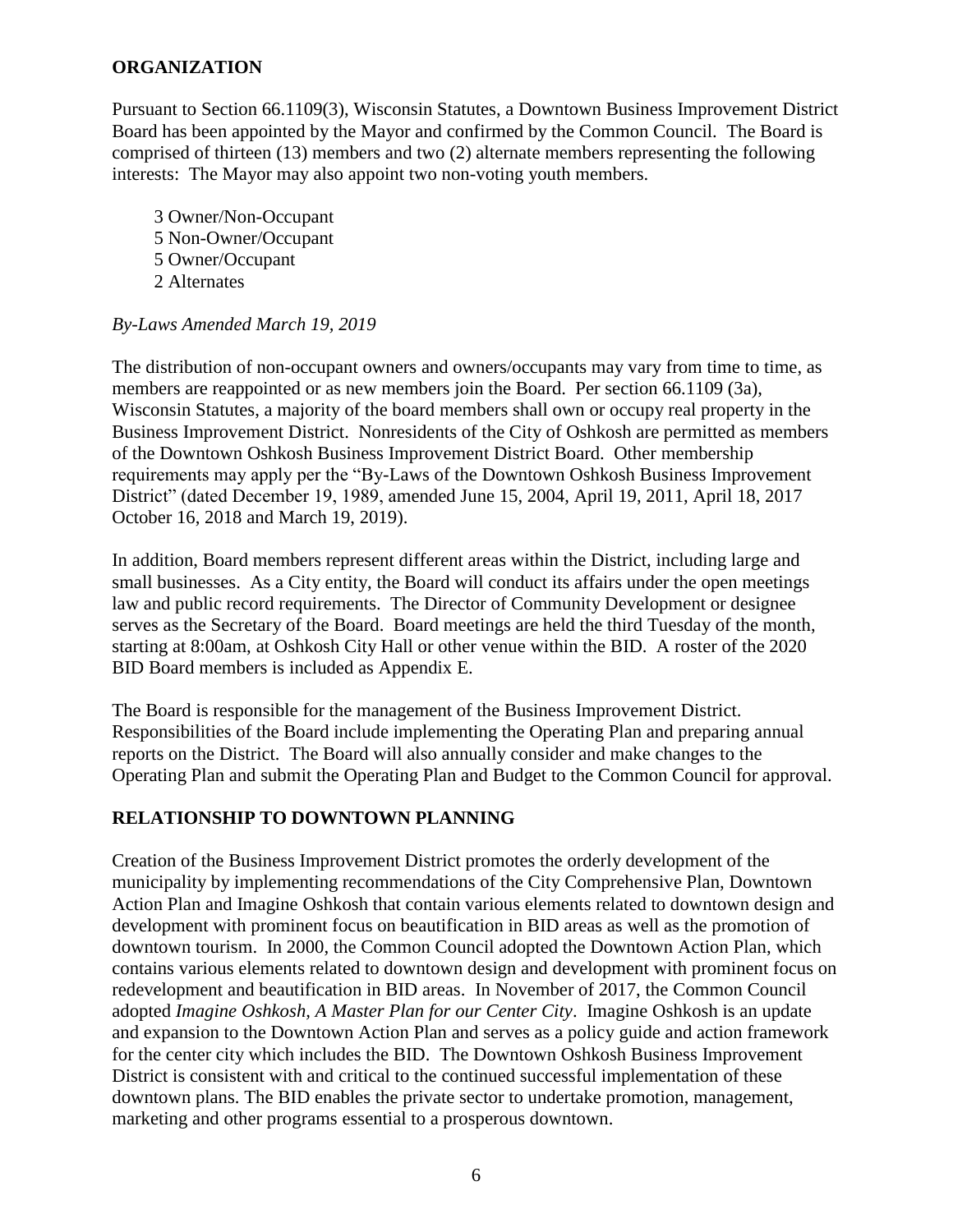## **DOWNTOWN OSHKOSH BID ASSESSMENT METHOD**

The Downtown Oshkosh Business Improvement District special assessment method utilizes assessed value information and property street footage data, both of which are available from the City Assessor's Office. As the absolute values of assessed value and footage cannot be combined, the values are calculated as a percentage of the total assessed value and a percentage of the street footage. The two percentages are added together, then divided by 200 percent, which results in a proportionate value of the total district.

In 2019, the BID increased the minimum special assessment from \$400.00 to \$420.00 and the maximum special assessment from \$8,000.00 to \$8,400.00, representing a 5% increase. The 2020 minimum and maximum assessments will not be increased, staying at \$420.00  $\&$ \$8,400.00, respectively.

Properties with a proportionate value between 0.0000% and 0.229% are assessed the minimum special assessment of \$420.00.

Properties with a proportionate value greater than 4.598% are assessed the maximum special assessment of \$8,400.00.

For properties with a proportionate value between 0.229% and 4.598% - The property's proportionate value is multiplied by \$1,826.82, resulting in the special assessment for the property.

Example: 101 Algoma Boulevard has a Proportionate Value of 0.3334577%. When multiplied by \$1,826.82, the special assessment is \$609.17.  $(0.3334577\% \times \$1,826.82 = \$609.17)$ 

The raw data, assessment calculations and proposed District assessment for each property in the Downtown Oshkosh Business Improvement District are presented in Appendix B. The data for the assessment method have been obtained from the files of the City Assessor and are subject to final tabulation by the City. To account for street front footages, the frontage of the property's primary address as identified by the City Assessor is used. Properties with more than one street frontage are not combined.

Only property used for commercial and manufacturing purposes, including real property used exclusively for manufacturing purposes, in the District will be assessed. Real property used exclusively for residential (single and two-family) purposes will not be assessed.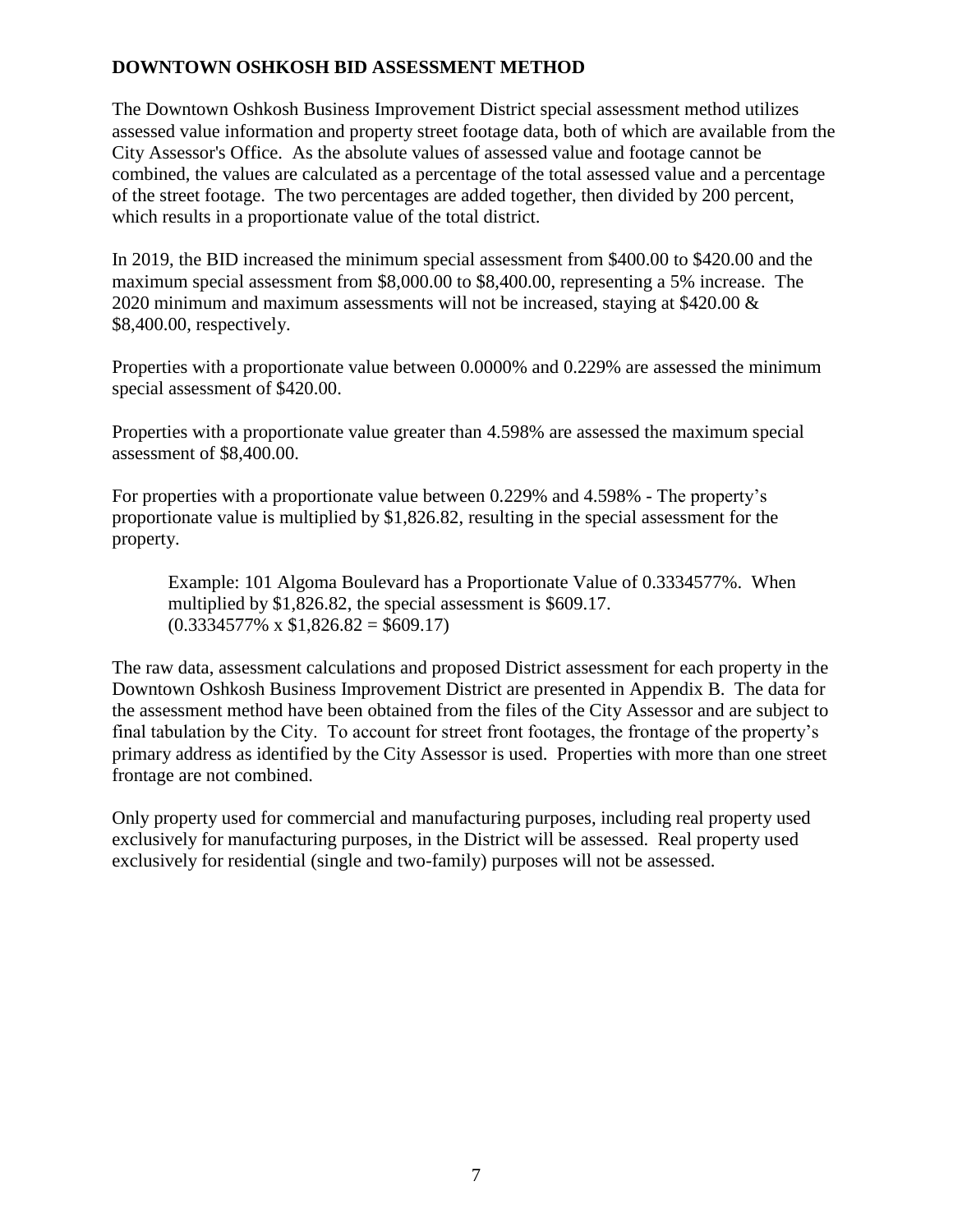#### **APPENDIX A 2020 DOWNTOWN OSHKOSH BUSINESS IMPROVEMENT DISTRICT BUDGET**

| <b>REVENUE - 2020 BID ASSESSMENT</b>                      |                   |                  | \$<br>140,610 |
|-----------------------------------------------------------|-------------------|------------------|---------------|
| <b>EXPENSES</b>                                           |                   |                  | \$<br>140,610 |
|                                                           |                   | <b>Breakdown</b> | <b>Total</b>  |
| Leadership                                                |                   |                  | \$<br>68,900  |
| Oshkosh Chamber Service Contract (BID Manager)            | \$                | 65,000           |               |
| <b>Website Maintenance/Office Supplies</b>                | \$                | 3,900            |               |
| (\$1,100 to be transferred from Reserves/CI)              |                   |                  |               |
|                                                           | \$                | 68,900           |               |
| <b>Recruitment, Retention &amp; Mural Grant Programs</b>  |                   |                  | \$<br>12,000  |
| <b>Events</b>                                             |                   |                  | \$<br>4,500   |
| Waterfest                                                 | \$                | 2,000            |               |
| Live at Lunch                                             | \$                | 500              |               |
| UnWINEd Wine Walk                                         | \$                | 750              |               |
| Holiday Parade                                            | \$                | 750              |               |
| Gallery Walk                                              | \$                | 500              |               |
|                                                           | \$                | 4,500            |               |
| Advertising (\$15,000 to be transferred from Reserves/CI) |                   |                  | \$            |
| <b>Gift Card Program</b>                                  |                   |                  | \$<br>1,050   |
| <b>Marketing Consortium</b>                               |                   |                  | \$<br>3,000   |
| Membership Fees                                           | \$                |                  |               |
| Additional Activities and Marketing Materials             | \$                | 850              |               |
| Holiday                                                   | \$                | 2,000            |               |
| Chalk Walk                                                | $\boldsymbol{\$}$ | 150              |               |
|                                                           | \$                | 3,000            |               |
| <b>Beautification</b>                                     |                   |                  | \$<br>50,500  |
| <b>Contracted Services</b>                                | \$                | 25,000           |               |
| Holiday                                                   | \$                | 8,500            |               |
| <b>Planter Maintenance</b>                                | \$                | 17,000           |               |
|                                                           | \$                | 50,500           |               |
| Parking (\$15,000 to be transferred from Reserves/CI)     |                   |                  | \$            |
| <b>Storage Unit</b>                                       |                   |                  | \$<br>660     |
|                                                           |                   |                  |               |

# **Reserves/Capital Improvements (CI)**

**(Approximately \$60,000 at beginning of 2020, \$28,900 after transfers)**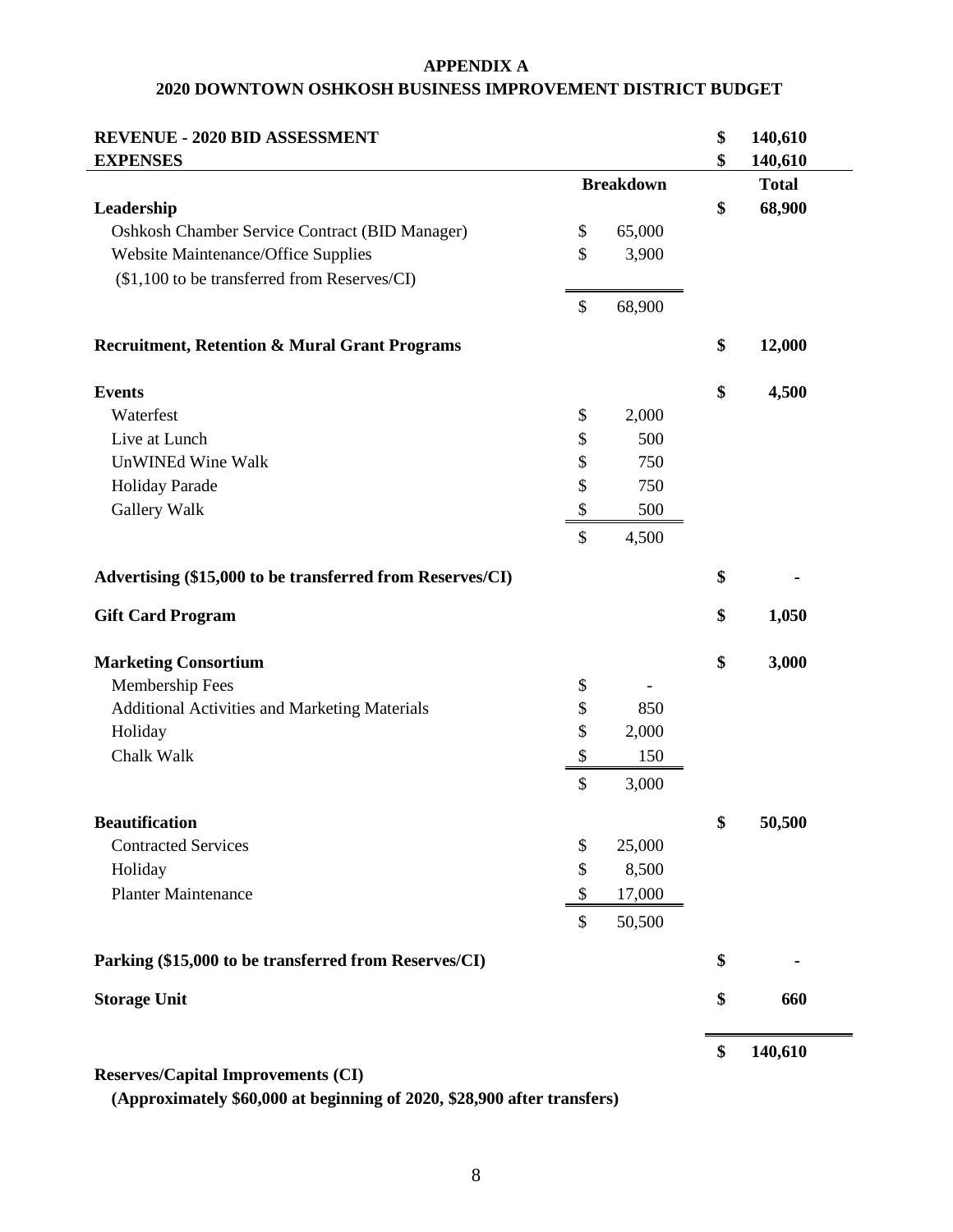# APPENDIX B: 2020 DOWNTOWN OSHKOSH BUSINESS IMPROVEMENT DISTRICT ASSESSMENT ROLL<br>ASSESSMENT OF \$150,610.00, \$420.00 MINIMUM, \$8,400.00 MAXIMUM ASSESSMENT\* **APPENDIX B: 2020 DOWNTOWN OSHKOSH BUSINESS IMPROVEMENT DISTRICT ASSESSMENT ROLL ASSESSMENT OF \$150,610.00, \$420.00 MINIMUM, \$8,400.00 MAXIMUM ASSESSMENT\***

|                                                                                                                                     |                                        |                                 |                 |                 |                           | <b>DIAL %</b>             | IOTAL %/                     |                              |                       |                                                 |                       |
|-------------------------------------------------------------------------------------------------------------------------------------|----------------------------------------|---------------------------------|-----------------|-----------------|---------------------------|---------------------------|------------------------------|------------------------------|-----------------------|-------------------------------------------------|-----------------------|
| OWNER<br>TAX ID NO.                                                                                                                 | RESS<br><b>ADD</b>                     | ASSESSED<br>VALUE               | % TOTAL         | FRONTAGE        | FRONTAGE<br><b>%TOTAL</b> | $^{+}$<br><b>IVALUE %</b> | (Proportionate               | 2020<br>ASSESSMENT           | ASSESSMENT            | CHANGE<br><b>FROM 2019</b><br>$\leftrightarrow$ | % Change<br>from 2019 |
| 010096000                                                                                                                           |                                        | 227                             | VALUE           |                 |                           | FRONTAGE %)               | Value                        | ON \$150,610<br>609.         | ON \$150,610          |                                                 |                       |
| NELS H/CAROL J NASLUND<br>ONE SIX EIGHT ENTERPRISE LLC<br>0100950000                                                                | 101 ALGOMA BLVD<br>103 ALGOMA BLVD     | 415,700<br>↮                    | 0.691%          | 24.00<br>50.00  | 0.60                      | 1.294                     | 0.647                        | 1,181.61<br>いい               |                       | 6.25                                            | 3.                    |
| 0700060000                                                                                                                          | 110 ALGOMA BLVD                        | 663,200                         | 1.1029          | 83.87           | 1.011%                    | 2.113%                    | 1.0579                       | 1,930.28<br>s                | 1,847.58              | 82.70                                           | 4.48                  |
| SIAPEL PROPERTIES LLC<br>SIAPEL PROPERTIES LLC<br>0701220000                                                                        | <b>A BLVD</b><br>138 ALGOM             | 142,500                         | 0.237           | 100.00          | 1.206                     | 1.442                     | 0.721                        | 1,317.48<br>s                | .313.06               | 4.42                                            | 0.34                  |
| 146 ALGOMA BLVD LLC<br>0701230000                                                                                                   | <b>A BLVD</b><br>146 ALGOM             | 638,400                         | 1.061           | 80.00           | 0.9649                    | 2.025                     | 1.0139                       | 1,850.02<br>$\bm{\sigma}$    | 840.32                | 9.70                                            | $\ddot{0}$            |
| BAYSHORE DEVELOPMENT II LLC<br>0100600101                                                                                           | 101 COMMERCE ST                        | 6,303,800                       | 0.476           | 385.32          | 4.645                     | 15.1219                   | 7.5619                       | 8,400.00<br>s                | 8,400.00              |                                                 | ă                     |
| WILLIAM R MANSKE<br>0100990100                                                                                                      | 5T<br>N<br>300 DIVISIOI                | 91,000                          | 0.151           | 40.00           | 0.4829                    | 0.6339                    | 0.317                        | 578.60<br>491.47<br>ののの      | 576.43                | 2.17                                            | 0.38                  |
| o'ti sallabolola talvis<br>2011 sallabolola talvis<br>0701250000<br>0701240000                                                      | 420 DIVISIO<br>NOISIAIQ 0              | 139,300<br>33,                  | 0.232           | 80.00<br>40.00  | 0.9649<br>0.48            | 1.1969<br>$\circ$         | 0.598<br>Õ                   | 1,092.39                     | 1,088.55<br>489.      | 3.84<br>ᡩ                                       | 0.35<br>ੋਂ            |
| TOT HIGH AVE LLC<br>0100860000                                                                                                      | <b>101 HIGH AVE</b>                    | 08,000                          | 0.1799          | 20.0C           | 0.241                     | 0.421                     | 0.2109                       | 420.00<br>n                  | 420.00                |                                                 | 8<br>0.00             |
| SPARR INVESTMENTS LLC<br>0100850000                                                                                                 | 103 HIGH AVE                           | 283,600                         | 0.471           | 40.00           | 0.482                     | 0.954%                    | 0.477                        | 870.97<br>s                  | 866.54                | 4.43                                            | $0.5^{\circ}$         |
| MAX P/KARIN L HERMANS<br>0000680010                                                                                                 | I14 HGH A'                             |                                 | $\frac{8}{6}$   | 20.00           | 0.241                     | 0.428                     | $\overline{S}$<br>Õ          | 420.00<br>$\sim$             | 420.                  |                                                 | ိ                     |
| KINGS LAUNDRY INC<br>0100870000                                                                                                     | T18 HOH A                              | 24,30C                          | 0.040           | 90.00           | 1.085                     |                           | 0.563                        | 1,027.94<br>s                | 1,025.18              | 2.76                                            | 0.2                   |
| <b>VICTORY CAPITAL LLC</b><br>0101010000                                                                                            | 132 HIGH AV                            | 39,700                          | .229°           | 130,00          | 1.567                     | 2.7979                    | 1.398                        | 2,554.38<br>ທ                | 2,542.1               | 12.27                                           | 0.48                  |
| <b>GILLENS LLC</b><br>0101060000                                                                                                    | 135 HIGH AV<br>139 HIGH AV             | 27,800                          | 0.046%          | 38.OC           | 0.458                     | 0.504                     | Õ                            | 460.64<br>ທ                  | 459.                  | 1.37                                            | 0.30                  |
| KLRR INC<br>010105000                                                                                                               |                                        | 29,800                          | 0.216%          | 30.00           | 0.362                     | 0.577                     | 289<br>ö                     | 527.39<br>s                  | 525.04                | 2.35                                            | 0.45                  |
| KLRR INC<br>0101040000                                                                                                              | T41 HIGH FL                            | 21,500                          | 0.202           | 20.00           | 0.241                     | 0.443                     | ö                            | 420.00<br>s                  | 420.00                |                                                 | ŏ.o                   |
| NORTHERN TELEPHONE & DATA CORP<br>0101000000                                                                                        | <b>I44 HIGH AV</b>                     | 219,100                         | 0.364%          | 50.00           | 0.603                     | 0.967                     | 0.483                        | 883.18<br>n                  | 879.23                | 3.95                                            | 0.45                  |
| WILKINS 145 LLC<br>0101030000                                                                                                       | 145 HIGH A'                            | 36,000                          | <b>990</b>      | 60.00           | c                         | 0.78                      | $\circ$                      | 715.35<br>722.48<br>ທທ       | 0.4.67                | 299.                                            | .29.                  |
| VICTORY CAPITAL LLC<br>0101020000                                                                                                   | 0 HIGH AVE                             | 40,700                          | 0.068           |                 | 0.723                     | 0.791                     | 0.395                        | s                            | 720.35                | 2.13<br>2.02                                    | 0.30                  |
| OSHKOSH INVESTORS LLC<br>WILLIAM R MANSKE<br>010040000<br>0100990000                                                                | <b>O HIGH AVE</b><br>I N MAIN ST       | 30,900<br>8,944,100             | 4.8649<br>0.051 | 60.00<br>257.49 | 3.104%<br>0.72            | 7.968<br>0.77             | 8.9849<br>ಜ್ಞ<br>ö           | 8,400.00<br>707.61<br>s      | 8,400.00<br>705.<br>R |                                                 | 0.00<br>Č.            |
| 800570000                                                                                                                           | <b>IOD N MAIN</b>                      | 695,800                         | $\frac{804}{4}$ | 306.1           |                           | કે                        |                              |                              | 8,400.                |                                                 | 읭                     |
| DAYMARK TOO N MAIN LLC/OSHKOSH 620 LLC<br>FIRST WISC NATL BANK OSHKOSH<br>0100300000                                                | <b>ITTI N MAIN</b>                     | 3,293,000                       | 5.4739          | 348.30          | 4.1999                    | 9.672                     | 4.836                        | 00.00P18<br>s                | 8,400.00              |                                                 | 0.00                  |
| 206 NORTH MAIN LLC<br>0000800020                                                                                                    | 206 N MAIN                             | 177,900                         | 0.296%          | 40.20           | 0.485                     | 0.780%                    | 0.390%                       | 712.72                       | 709.52                | 3.20                                            | 0.45                  |
| <b>JON P GRUENSTERN</b><br>0200190000                                                                                               | $\overline{5}$<br><b>NNW N 012</b>     | 241,500                         | 0.401           | 16.68           | 0.201                     | 0.602                     | 0.301                        | 550.27                       | 761.01                | 210.74                                          | $-27.65$              |
| JON P GRUENSTERN<br>0200190200                                                                                                      | <b>OSI</b><br>210 N MAIN               | 46,200                          |                 | 16.68           | 0.201                     | 0.27                      | 5                            | 420.00                       | 420.00                |                                                 | O.O                   |
| NIAGARA FALLS LLC<br>0200190100                                                                                                     | 200<br>210 N MAIN                      | 320,700                         | 33<br>0.53      | $-6.68$         | 0.201                     | 0.7349                    | 0.36                         | 670.50                       | 666.                  | 4.23                                            | š                     |
| NIAGARA FALLS LLC<br>0200190300                                                                                                     | ST B50<br>210 N MAIN                   | 16,900                          | 0.028           | 16.68           | 0.201                     | 0.229                     | 0.115                        | 420.00                       | 420.00                |                                                 | S.O                   |
| J ESSLINGER<br>PAUL<br>0200180000                                                                                                   | 216 N MAIN                             | 143,800                         |                 | 26.7            | Š<br>C                    | 0.561                     | C                            | 512.30                       | 509.                  | 2.42                                            | $\dot{\circ}$         |
| CLOVER INVESTMENTS LLC<br>0100140000                                                                                                | 217 N MAIN                             | 542,500                         |                 | 20.00           | 44.                       | 2.348                     |                              | 2,144.91<br>ഗ                | 2,135.                | 9.67                                            | $rac{4}{\sqrt{2}}$    |
| THOMAS N RUSCH ETAL<br>0200020000                                                                                                   | 220 N MAIN                             | 218,000                         | 0.362           | 67.00           | 0.808                     | 2<br>1<br>1<br>1          | 0.585                        | 1,068.70<br>ທ                | 1,064.30              | 4.40                                            | $\sim 1$              |
| KINDRED INVESTMENTS LLC<br>0100130000                                                                                               | 223 N MAIN                             | 223,800                         | 0.372           | 24.00           | 0.289                     | 0.661%                    | 0.331                        | 604.01                       | 600.7                 | 3.29                                            | 5.<br>O               |
| MCDAY HOLDINGS LLC<br>BND ENTERPRISES LLC<br>0200010000<br>0200120000                                                               | 226 N MAIN<br>224 N MAIN               | 22,800<br>49,600                | 0.204<br>.082   | 20.00<br>20.0   | 0.241<br>0.241            | 0.445<br>ö                | ö<br>ö                       | 420.00<br>420.<br>ທ          | 420.00<br>420.        |                                                 | ŏ.<br>Ö               |
| <b>BBLD LLC</b><br>0200760000                                                                                                       | <b>SOO N MAIN</b>                      | 499, IOC                        | 0.829           | 56.00           | 1.881                     | 2.7109                    | 1.355                        | 2,475.45<br>n                | 2,465.30              | 10.15                                           | $\overline{4}$        |
| 0200820000                                                                                                                          | 318 N MAIN                             | 282,800                         | 0.470           | 72.00           | 0.868                     | $338^{\circ}$             | 0.669                        | 1,222.13                     | 1,216.83              | 5.30                                            | 0.44                  |
| EXCLUSIVE COMPANY CORP<br>BAERBROTHER LLC<br>0700010000                                                                             | 401 N MAIN                             | 42,200                          |                 | 54.00           | 0.651                     | 0.887                     | 0.444                        | 810.49                       | 209                   | 3.16                                            | 3                     |
| 404 N MAIN ST LLC<br>0400790000                                                                                                     | <b>404 N MAIN</b>                      | 687, IOC                        | 1.142           | 92.00           | $\frac{108}{1}$           | 2.2519                    |                              | 2,056.09<br>s                | 2,045.49              | 10.60                                           | 0.5                   |
| THANK YOU VERY MUCH FOR THE MONEY LLC<br>0700010200                                                                                 | 407 N MAIN                             | 149,700                         | 0.2499          | 40.00           | 0.4829                    | 0.731%                    | 0.366%                       | 667.71<br>n                  | 664.85                | 2.86                                            | 0.43                  |
| <b>EKP PROPERTIES LLC</b><br>0401000000                                                                                             | <b>HIP/N N N 11 P</b><br>11 N MAIN     | 260,400                         | 0.433           | 62.00           | 0.747                     | 1.180                     | 0.5909                       | 1,078.01                     | 1,073.24              | 4.77                                            | $\overline{0.4}$      |
| CODY R PYFER/ERICA P MULLOY<br>0700010300                                                                                           | l ∾                                    | 79,000                          | 0.131%          | 29.20           | 0.352                     | 0.4839                    | 0.2429                       | 441.46<br>s                  | 439.73                | 1.73                                            | 0.3                   |
| JOSEPH F KRUMRICH ETAL<br>0400990000<br>0700020000                                                                                  | 413 N MAN                              | 37,400                          | 0.062<br>0.051  | 20.0C           | 0.241                     | 0.303                     | 0.152                        | 420.00<br>420.00<br>᠊        | 420.00                |                                                 | ō.                    |
| HOOPMANS DOWNTOWN LLC<br>JAMES A GIOMBETTI<br>700030000                                                                             | <b>AI4N MAN</b>                        | 30,900<br>g<br>2                | 5               | 16.00           | 0.193                     | 0.244                     | 0.122<br>$\frac{66}{5}$<br>Õ | ∽<br>ທ⊦                      | 420.00<br>209         | 5.95                                            | $\alpha$<br>ö         |
| GIOMBETTI JAMES A<br>0400800000                                                                                                     | MWN N 9 1 P                            | 81,800                          | 0.136           | 59.80           | 0.241                     | 0.3779                    | 0.189                        | $\frac{215.75}{420.00}$<br>s | 420.00                |                                                 | ŏ.o                   |
| EXCLUSIVE CO CORP THE<br>0400810000                                                                                                 | 418 N MAIN                             | 60,700                          | $0.101\%$       | 20.0C           | 0.241                     | 0.342                     | 0.17                         | 420.00<br>n                  | 420.00                |                                                 | ŏ.                    |
| D & M RENTALS LLC<br>0400820000                                                                                                     | 420 N MAIN<br>421 N MAIN               | 31,400                          | 0.218%          | 20.0C           | 0.241%                    | 0.459                     | 0.230                        | 420.00                       | 420.00                |                                                 | ŏ.o                   |
| HOOPMANS DOWNTOWN OSHKOSH LLC<br>000080000                                                                                          |                                        | 5<br>364,                       | 0.605           | 20.0C           | 0.241                     | 0.846                     | Õ                            | 772.94<br>ູ                  | 768.                  | 4.83                                            |                       |
| HOOPMANS DOWNTOWN OSHKOSH LLC<br>0400830000                                                                                         | 422 N MAIN                             | 14,100                          | 0.190           | 18.00           | 0.217                     | 0.407                     | 0.203                        | 420.00<br>s                  | 420.00                |                                                 | ŏ.                    |
| <b>ESCAPE RENTALS LLC</b><br>0700100000<br>0000480000                                                                               | <b>HNW N 824</b>                       | 89,900                          | 0.149<br>0.180  | 20.00<br>18.00  | 0.241                     | 0.391<br>397<br>$\circ$   | 0.195<br>0.198               | 420.00<br>420.00<br>n        | 420.00<br>420.00      |                                                 | ŏ.o<br>ွ              |
| HOOPMANS DOWNTOWN OSHKOSH LLC<br><b>JAMES EVANS/GAIL PANSKE</b><br>0400850000                                                       | <b>NNW N 424</b><br>426 N MAIN         | 08,100<br>80,200                | $\frac{33}{2}$  | 20.0C           | 0.21                      | 0.37                      |                              | 420.00<br>$\bm{\sigma}$<br>∽ | 420.00                |                                                 |                       |
| STAPEL PROPERTIES LLC<br>0700110000                                                                                                 | 427 N MAIN                             | 336,000                         | 0.558<br>c,     | 82.7            | 0.998<br>0.241            | 1.556                     | 0.778<br>0.187               | 421.26<br>n                  | .415.04               | 6.22                                            | 0.44<br>ŏ.o           |
| HOOPMANS DOWNTOWN OSHKOSH LLC<br>0000980000                                                                                         | 428 N MAIN                             | 97,400                          | 0.162           | 20.0C           | 0.241                     | 0.403                     | 0.201                        | 420.00<br>n                  | 420.00                |                                                 | Ο.<br>Ο               |
| GRINDERS LLC<br>0400870000                                                                                                          |                                        | $\overline{5}$<br>$\mathcal{L}$ |                 |                 | (24)<br>O                 |                           | Ö                            |                              | 471                   | 2.51                                            | O                     |
| TOD MAR PROPERTY MANAGEMENT LLP<br>0400880000                                                                                       | l.<br>NIVN N PEP<br>NIVN N OEP         | 282,500<br>↮                    | 0.469           | 20.00           | 0.458                     | 0.5199<br>0.9289          | 0.4649                       | 473.89<br>847.28<br>ぃぃ       | 842.91                | 4.37                                            | 0.5                   |
| BRADFORD C BRITON<br>0700120000                                                                                                     | 435 N MAIN                             | 67,100<br>↮                     | 0.112           | 27.30           | 0.329                     | 0.441%                    | ö                            | 420.00<br>n                  | 420.00                |                                                 | ă                     |
| <b>TODMAR PROPERTY MANAGEMENT LLP</b><br>0400980000                                                                                 | <b>A36 N MAIN</b>                      | 68,500                          | <b>280</b><br>ö | 22.00           | 0.265                     | 0.545%                    | 0.27                         | 743.39<br>498.04<br>n        | 495.45                | 2.59                                            | 0.5                   |
|                                                                                                                                     | <b>A39 N MAIN</b><br><b>HIMM N 8EP</b> | 192,300<br>140,600<br>↮         | 0.234%<br>0.320 | 41.00<br>37.80  | 0.456%<br>64949           | 0.689%<br>0.814%          | 0.345<br>Ş<br>Õ              | 629.67<br>いい                 | 626.98<br>740.00<br>↮ | 3.39<br>2.69                                    | 0.43<br>0.46          |
| <u>040090000   1627 ELMWOOD LLC<br/>0700160000  RATCHMAN INVESTMENTS LLC<br/>0700170000  BARBARA KIFLE-COUILLARD/JOEL COUILLARD</u> | NMW N LÞÞ                              | 81,600                          | 0.136%          | 20.00           | 0.241%                    | 0.377%                    | 0.188%                       | 420.00                       | 420.00                |                                                 | 0.00                  |
|                                                                                                                                     |                                        |                                 |                 |                 |                           |                           |                              |                              |                       |                                                 |                       |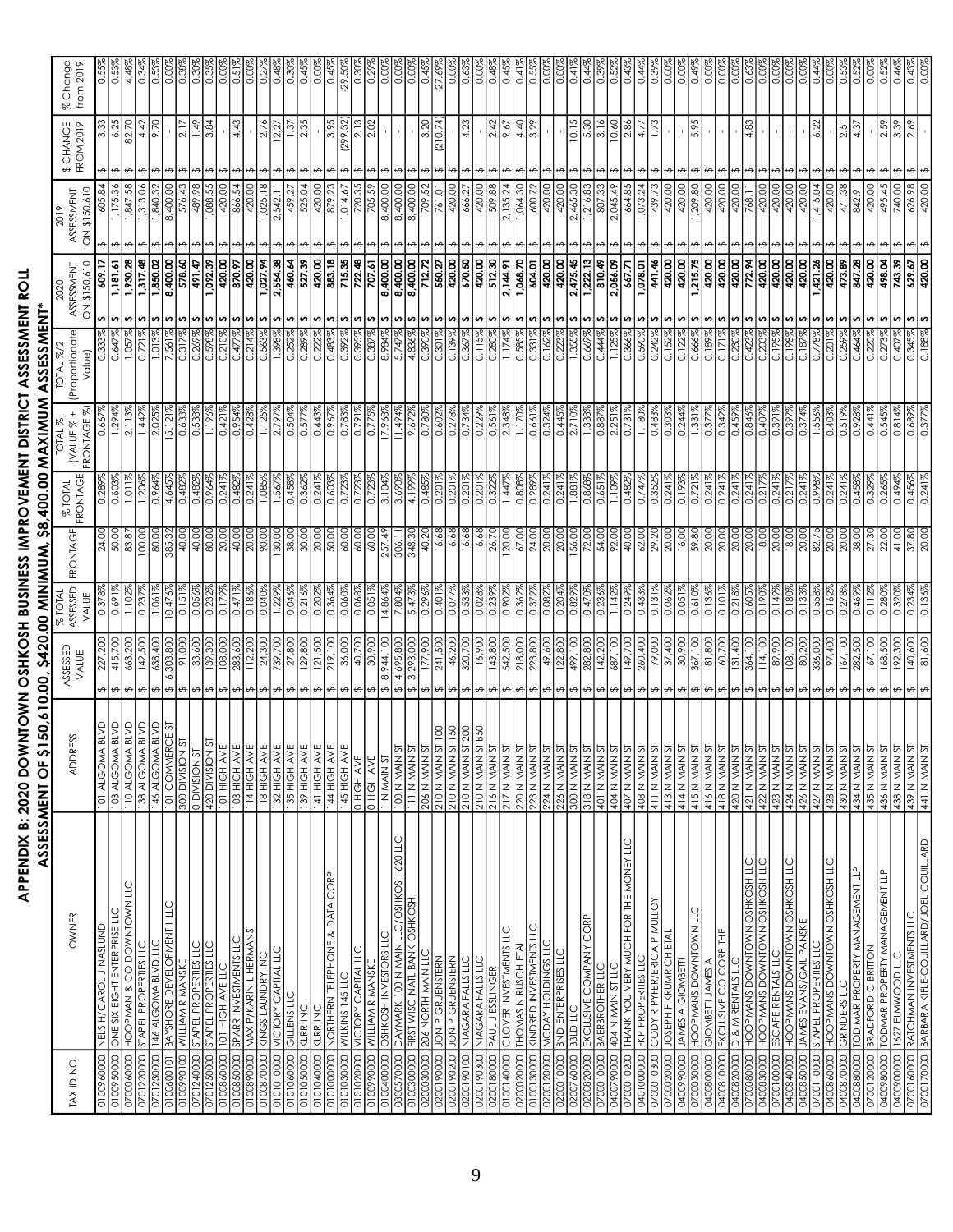| APPENDIX B: 2020 DOWNTOWN OSHKOSH BUSINESS IMPROVEMENT DISTRICT ASSESSMENT ROLL |  |
|---------------------------------------------------------------------------------|--|
|                                                                                 |  |
|                                                                                 |  |
|                                                                                 |  |
|                                                                                 |  |
|                                                                                 |  |
|                                                                                 |  |

 $\hat{\mathbf{r}}$ 

 $\hat{\mathcal{A}}$ 

| TAX ID NO.                                                                   |                                | ASSESSED                          | $%$ TOTA          |                       | <b>% TOTAL</b>    | TOTAL %                 | TOTAL %/2               | 2020                       | 2019                       |                        | % Change            |
|------------------------------------------------------------------------------|--------------------------------|-----------------------------------|-------------------|-----------------------|-------------------|-------------------------|-------------------------|----------------------------|----------------------------|------------------------|---------------------|
| OWNER                                                                        | ADDRE                          | VALUE                             | ASSESSED<br>VALUE | <b>RONIAGE</b>        | FRONTAGE          | FRONTAGE %<br>NALUE % + | (Proportionate<br>Value | ON \$150,610<br>ASSESSMENT | ON \$150,610<br>ASSESSMENT | \$ CHANGE<br>FROM 2019 | from $201$          |
| STAPEL PROPERTIES LLC                                                        | <b>12 MAN N 344</b>            | 110,200                           | 0.183             | 38.00<br>38.20        | 0.458             | 0.641                   | ö                       | 585.73<br>s                | 583.39<br>955.52<br>A      | 2.34                   | 0.40                |
| JAHNKE 448 MAIN LLC                                                          | m<br>In<br>448 N MAIN S        | 355,800                           | 0.591%            |                       | 0.461%            | 1.052%                  | 0.526%                  | 960.75<br>s                | ↮                          | 5.23                   | 0.55                |
| STAPEL PROPERTIES LLC                                                        | 451 N MAIN ST                  | 232,000                           | 0.386%            | 85.60                 | 1.032%            | 1.418%                  | 0.709%                  | 77.294.77<br>s             | 289.69<br>⊷                | 5.08                   | 0.39                |
| JOHN J/KATHLEEN A SAKSCHEK                                                   | <b>452 N MAN ST</b>            | 122,800                           | 0.204%            | 00'02                 | 0.241%            | 0.445                   | 0.2239                  | 420.00<br>いい               | 420.00                     |                        | 0.00                |
| CARL A/LEONA L STAPEI                                                        | 455 N MAIN S                   | 49,100                            | 0.0829            | 20.00<br>38.50        | 0.241%            | 0.323                   | $0.161\%$               | 420.00                     | 420.00                     |                        | 8<br>0.00           |
| MADONNA J HILL                                                               | 456 N MAIN S                   | 49,500                            | 0.315%<br>0.082%  | 20.00                 | 0.464%            | 0.3239<br>0.7799        | 0.3909                  | 420.00<br>711.61<br>ုဟ     | 708.32                     | 3.29                   | 0.46                |
| STAPEL PROPERTIES LLC<br><b>STAPEL PROPERTIES LLC</b>                        | 459 N MAIN ST<br>457 N MAIN ST | 79,100                            | 0.131%            | 40.00                 | 0.241%<br>0.482%  | 0.614%                  | 0.307%<br>0.1629        | 560.54<br>∽∽               | 420.00                     | 2.03                   | 0.36<br><b>8.00</b> |
| STAPEL PROPERTIES I LLC                                                      | 463 N MAIN ST                  | 67,600                            | 0.112%            | 20.00                 | 0.241%            | 0.353%                  | 0.177%                  | 420.00<br>n                | 420.00                     |                        | 0.00                |
| STAPEL PROPERTIES I LLC                                                      | 465 N MAIN ST                  | 88,200                            | 0.147%            | 18.50                 | 0.223%            | 0.370%                  | 0.185%                  | 420.00                     | 420.00                     |                        | 0.00                |
| <b>BENT BLOCK OSHKOSH LLC</b>                                                | <b>S NIVW N 087</b>            | 594,000                           | 0.987             | 60.00                 | 0.723             |                         | 0.855%                  | 562.39<br>いい               | 553.76                     | 8.63                   | 0.56                |
| WAGNER OPERA HOUSE LLC                                                       | 500 N MAIN ST                  | 514,000                           | 0.854%            | 140.00                | 1.688             | 2.5429                  | 1.271%                  | 2,321.88<br>∽              | 2,311.99                   | 9.89                   | $\frac{43}{1}$      |
| <b>JAMES H LANG PROPERTIES INC</b>                                           | SOT N MAIN ST                  | 870,700<br>↮                      | 1.447%            | 88.00                 | 1.061%            | 2.508%                  | 1.254%                  | 2,290.75<br>n              | 2,278.10<br>↔              | 12.65                  | 0.56                |
| <b>OLH LLC</b>                                                               | 511 N MAIN ST                  | 105,700                           | 0.176%            |                       | 0.241%            | 0.4179                  | 0.208%                  | 420.00<br>s                | 420.00                     |                        | 0.00                |
| 3710 LISBON LLC                                                              | 513 N MAIN ST                  | 113,100<br>↔                      | 0.188%            | $\frac{20.00}{20.00}$ | 0.241%            | 0.429%                  | 0.215%                  | 420.00<br>n                | 420.00<br>⊷                |                        | 0.00                |
| ALEE CHASE INVESTMENTS LLC                                                   | <b>IS NUWN N ST</b>            | 120,600                           | 0.200%            | 20.00                 | 0.241%            | 0.442%                  | 0.221%                  | 420.00<br>s                | 420.00                     |                        | <b>8.00</b>         |
| MARILYN J BACKUS                                                             | 519 N MAIN ST                  | 301,100                           | 0.500%            | 60.00                 | 0.723%            | 1.224%                  | 0.612%                  | 1,117.76<br>n              | 1,112.58                   | 5.18                   | 6.47                |
| <b>LEMMES JEMELRY PROPERTIES LLC</b>                                         | 523 N MAIN S                   | 61,500                            | 0.102             | 20.00                 | 0.241%            | 0.343                   | 0.17                    | 420.00<br>n                | 420.00                     |                        | $\alpha$            |
| 531 N MAN LLC                                                                | 531 N MAIN ST                  | .119,900                          | 1.861%            | 70.00                 | 0.8449            | 2.705%                  | 1.353%                  | 2,470.82<br>n              | 2,455.74                   | 15.08                  | $\overline{0}$ .61  |
| CRESCENT MOON PROPERTIES LLC                                                 | <b>S37 N MAIN ST</b>           | 182,200                           | 0.3039            | 120.00                | 1.447%            | 1.7499                  | 0.875%                  | 1,597.98<br>n              | 1,592.54                   | 5.44                   | 0.34                |
| BRICKHOUSE PROPERTIES LLC                                                    | 544 N MAIN ST                  | 381,000                           | 0.6339            | 89.46                 | 1.078%            | 1.712%                  | 0.856%                  | 1,563.46<br>n              | 1,556.52                   | 6.94                   | 0.45                |
| 547 N MAN LLC                                                                | 547 N MAIN ST                  | 207,600                           | 0.3459            | 170.00                | 2.049%            | 2.394%                  | 1.1979                  | 2, 187. 12<br>v            | 2,180.00                   | 7.12                   | 0.33                |
| FOX RIVER DEVELOPMENT CO LLC                                                 | <b>IS NIMW N 85</b>            | 403,600                           | 0.671%            | 100.00                | 1.206%            | 1.876%                  | 0.938%                  | 1,713.83<br>s              | 1,706.34                   | 7.49                   | 0.44                |
| J WEST RENTALS LLC                                                           | 570 N MAIN ST                  | 506,600                           | 0.8429            | 140.75                | 1.6979            | 2.5399                  | 1.2699                  | 2,318.91<br>n              | 2,301.70                   | 17.21                  | 0.75                |
| JRD INVESTMENTS LLC                                                          | 571 N MAIN ST                  | 512,600                           | 0.852             | 150.40                | 1.813             | 2.665                   | 1.333%                  | 2,434.28<br>∽              | 2, 424.12                  | 91'01                  | 0.42                |
| 576 578 582 NORTH MAIN STREET LLC<br>HOOPMAN & CO DOWNTOWN LLC               | 576 N MAIN ST                  | 70,300                            | 0.117             | 30.00                 | 0.362             | 0.478                   | 0.239%                  | 437.06<br>780.80           | 462.38                     | $\frac{25.32}{3.76}$   | $-5.48$             |
|                                                                              | 579 N MAIN ST                  | 227,100                           | 0.377%            |                       | 0.477%            | 0.8559                  | 0.427%                  | n                          | 777.04                     |                        | 0.48                |
| 271 I33MR NOWN HINON 285 8/25 9/25                                           | 582 N MAIN ST                  | 115,300                           | 0.1929            | 45.21                 | 0.545%            | 0.737                   | 0.368%                  | 672.86<br>s                | 629.44                     | 43.42                  | 6.90                |
| ALFRED J/BONNIE M/JEFREY J VERNER                                            | 584 N MAIN ST                  | 88,700                            | 0.1479            | 45.00                 | 0.542%            | 0.690%                  | 0.345%                  | 630.17<br>n                | 627.89                     | 2.28                   | 0.36                |
| M & I CENTRAL STATE BANK                                                     | <b>IS NIWN NO</b>              | 21,000                            | 0.1189            | 06'88                 | 1.0729            | 1.190                   | 0.595%                  | 7,86.71<br>n               | 083.44                     | 3.27                   | 0.30                |
| FOX RIVER DEVELOPMENT CO/BRICKHOUSE PROP                                     | <b>DN MAIN ST</b>              | 47,800                            | 0.079             | 60.80                 | 0.733             | 0.8129                  | 0.406%                  | 742.07<br>n                | 739.84                     | 2.23                   | 30<br>0.30          |
| WAYNE R LAGER                                                                | AVE<br>17 E PARKWA             | 82,600                            | 0.1379            | 120.00                | 1.4479            | 1.5849                  | 0.7929                  | 1,446.78<br>n              | ,442.52                    | 4.26                   | 0.30                |
| VALLEY MARKETING PROPERTIES LLC                                              | AY AVE<br>11 W PARKW,          | 77,800                            | 0.1299            | 87.50                 | 1.055             | 1.184%                  | 0.592%                  | 1,081.62<br>∽              | 1,078.30                   | 3.32                   | 0.31                |
| CILA CEMLEB VSSOCIVLES LTC<br>BMO HARRIS BANK NA                             | 50 PEARL AVE<br>201 PEARL AV   | 1,100,000<br>11,351,400<br>↛<br>↮ | 1.828%<br>18.865% | 245.00<br>892.18      | 2.954%<br>10.756% | 29.621%<br>4.782        | 2.391%<br>14.810%       | 4,367.65<br>8,400.00<br>n  | 4,347.99<br>8,400.00       | 19.66                  | 0.45<br>0.00        |
| ANNE B HILLENBRAND TRUSTEE                                                   | 222 PEARL AV                   | 145,900                           | 0.242             | 40.00                 | 0.482%            | 0.725%                  | 0.362%                  | 661.94<br>n<br>s           | 659.13                     | 2.81                   | 0.43                |
| OSHKOSH COMMUNITY CREDIT UNION                                               | 250 PEARL AV                   | 242,700                           | 0.403             | 73.70                 | 2.0949            | 2.497                   | .2499                   | 2,281.14<br>n              | 2,273.                     | 7.62                   |                     |
| STATE STREET SUITES LLC                                                      | 126 STATE ST                   | 454,500                           | 0.755%            | 168.50                | 2.031%            | 2.7879                  | 1.393%                  | 2,545.39<br>n              | 2,535.42                   | 9.97                   | 0.39                |
| WINNEBAGO COUNTY                                                             | 206 STATE ST                   | 339,400                           | 0.564%            | 00'08                 | 0.964%            | 1.528                   | 0.764%                  | 1,396.14<br>n              | 1,389.95                   | 6.19                   | 0.45                |
|                                                                              | 208 STATE ST                   | 322,600                           | 0.536%            | 80.00                 | 0.964%            | 1.501                   | 0.750%                  | n                          | ,364.65                    |                        | 0.44                |
| oshkosh martial education center LLC<br>oshkosh martial education center LLC | 216 STATE ST                   | 127,200<br>⊷                      | 0.211%            | 54.00                 | 0.651%            | 0.862%                  | 0.431%                  | 1,370.64<br>A37.72<br>n    | 784.74                     | 5.99                   | 0.38                |
| <b>S BAYER HOLDINGS LLC</b>                                                  | <b>219 STATE ST</b>            | 220,000                           | 0.366%            | 06'ZP                 | 0.577%            | 0.9439                  | 0.472%                  | 861.42<br>n                | 857.52                     | 3.90                   | 0.46                |
| OSHKOSH BUSINESS CENTER III LLC                                              | 224 STATE ST                   | 272,800                           | 0.453             | 75.20                 | 0.907%            | 1.360%                  | 0.680%                  | 1,242.19<br>n              | .236.91                    | 5.28                   | C.43                |
| HARRY E/PRISCILLA KIECKHAFER REV TRUST                                       | 300 STATE ST                   | 204,900                           | 0.341%            | 40.00                 | 0.482%            | 0.8239                  | 0.411%                  | 751.50<br>n                | 748.00                     | 3.50                   | 0.47                |
| 404 N MAN STLLC                                                              | ON AVE<br><b>16 WASHINGI</b>   | 284,600                           | 0.4739            | 97.00                 | 1.169             | 1.642                   | 0.821%<br>2.287%        | 1,500.15<br>ທ              | 1,494.14                   | 6.01                   | 9.                  |
| <b>DISCOVERY PROPERTIES LLC</b>                                              | AVE<br><b>IOS WASHINGTON</b>   | ,881,600                          | 3.127%            | 120.00                | 1.447%            | 4.574%                  |                         | 4,177.65<br>n              | 4,152.25                   | 25.40                  | 0.61                |
| REIMER SNIDER PROPERTIES LLC                                                 | 9 WAUGOO AVE                   | 75,700                            | 0.126%            | 34.50                 | 0.416%            | 0.542%                  | 0.271%                  | 494.81<br>∽                | 492.98                     | 1.83                   | 0.37                |
| ARMSTRONG REAL ESTATE GROUP LLC                                              | AVE<br>WE<br>13 WAUGOO         | 130,300                           | 0.217%            | 20.50                 | 0.247%            | 0.464%                  | 0.232%                  | 423.53<br>n                | 421.44                     | 2.09                   | 0.50                |
| ARMSTRONG REAL ESTATE GROUP LLC                                              | OOONYM 0                       | 10,400                            | 0.017%            | 05'18                 | 0.416%            | 0.4339                  | 0.217%                  | 420.00<br>n                | 420.00                     |                        | 0.00                |
| DEBRA J TOMAN/SANDRA PRUNTY                                                  | AVE<br>I7WAUGOO                | 48,700                            | 0.081             | 20.00                 | 0.241             | 0.322                   | 0.161%                  | 420.00<br>∽                | 420.00                     |                        | 8<br>S              |
| SANDRA L PRUNTY                                                              | AVE<br>19 WAUGOO               | 104,800                           | 0.174%            | 40.00                 | 0.482             | 0.656                   | 0.328%                  | 599.55<br>∽                | 597.22                     | 2.33                   | $\frac{3}{5}$       |
| <b>JACOPA INC</b>                                                            | AVE<br>WE<br>25 WAUGOO         | 65,400                            | 0.1099            | 20.00                 | 0.2419            | 0.350%<br>0.300%        | 0.175%                  | 420.00                     | 420.00                     |                        | o.or                |
| <b>JACOPA INC</b>                                                            | 0WAUGOO                        | 6,700                             | $\overline{0}$ .  |                       |                   |                         | 0.150%                  | 420.00<br>s                | 420.00                     |                        | 8.<br>S             |
|                                                                              | <b>TOTALS</b>                  | 172,200<br>\$60                   | 00.000            | 8294.96               | 00.000            | 200.000%                | 00.000%                 | 50,610.00                  | 50,610.00                  | $\overline{0.00}$      |                     |

\*Properties with a Proportionate Value less than 0.229% are assessed \$420.00. Properties with a Proportionate Value greater than 4.598% are assessed \$8,400.00.<br>A rate of \$1,826.82 is used to calculate assessments for prop \*Properties with a Proportionate Value less than 0.229% are assessed \$420.00. Properties with a Proportionate Value greater than 4.598% are assessed \$8,400.00. A rate of \$1,826.82 is used to calculate assessments for properties with a Proportionate Value between 0.229% and 4.598%.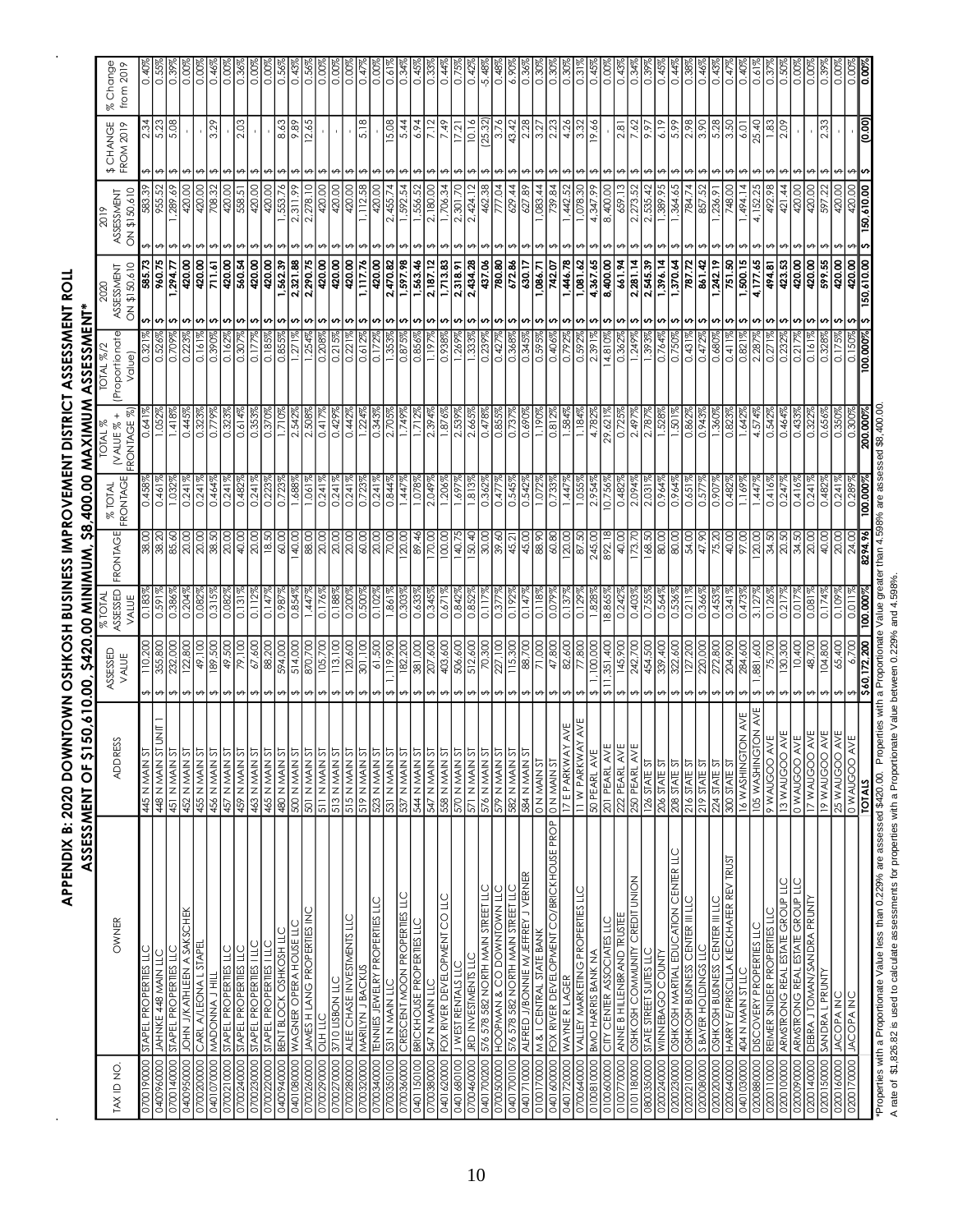#### **APPENDIX C**

#### **66.1109 Business improvement districts.**

**(1)** In this section:

- [66.1109\(1\)\(a\)](https://docs.legis.wisconsin.gov/document/statutes/66.1109(1)(a))**(a)** "Board" means a business improvement district board appointed under sub. [\(3\) \(a\).](https://docs.legis.wisconsin.gov/document/statutes/66.1109(3)(a))
- **(b)** "Business improvement district" means an area within a municipality consisting of contiguous parcels and may include railroad rights-of-way, rivers, or highways continuously bounded by the parcels on at least one side, and shall include parcels that are contiguous to the district but that were not included in the original or amended boundaries of the district because the parcels were tax-exempt when the boundaries were determined and such parcels became taxable after the original or amended boundaries of the district were determined.
- **(c)** "Chief executive officer" means a mayor, city manager, village president or town chairperson.
- **(d)** "Local legislative body" means a common council, village board of trustees or town board of supervisors.
- **(e)** "Municipality" means a city, village or town.
- **(f)** "Operating plan" means a plan adopted or amended under this section for the development, redevelopment, maintenance, operation and promotion of a business improvement district, including all of the following:
- **1.** The special assessment method applicable to the business improvement district.
- **1m.** Whether real property used exclusively for manufacturing purposes will be specially assessed.
- **2.** The kind, number and location of all proposed expenditures within the business improvement district.
- **3.** A description of the methods of financing all estimated expenditures and the time when related costs will be incurred.
- **4.** A description of how the creation of the business improvement district promotes the orderly development of the municipality, including its relationship to any municipal master plan.
- **5.** A legal opinion that subds. [1.](https://docs.legis.wisconsin.gov/document/statutes/66.1109(1)(f)1.) to [4.](https://docs.legis.wisconsin.gov/document/statutes/66.1109(1)(f)4.) have been complied with.
- **(g)** "Planning commission" means a plan commission under s. [62.23,](https://docs.legis.wisconsin.gov/document/statutes/62.23) or if none a board of public land commissioners, or if none a planning committee of the local legislative body.
- **(2)** A municipality may create a business improvement district and adopt its operating plan if all of the following are met:
- **(a)** An owner of real property used for commercial purposes and located in the proposed business improvement district designated under par. [\(b\)](https://docs.legis.wisconsin.gov/document/statutes/66.1109(2)(b)) has petitioned the municipality for creation of a business improvement district.
- **(b)** The planning commission has designated a proposed business improvement district and adopted its proposed initial operating plan.
- **(c)** At least 30 days before creation of the business improvement district and adoption of its initial operating plan by the municipality, the planning commission has held a public hearing on its proposed business improvement district and initial operating plan. Notice of the hearing shall be published as a class 2 notice under ch. [985.](https://docs.legis.wisconsin.gov/document/statutes/ch.%20985) Before publication, a copy of the notice together with a copy of the proposed initial operating plan and a copy of a detail map showing the boundaries of the proposed business improvement district shall be sent by certified mail to all owners of real property within the proposed business improvement district. The notice shall state the boundaries of the proposed business improvement district and shall indicate that copies of the proposed initial operating plan are available from the planning commission on request.
- **(d)** Within 30 days after the hearing under par. [\(c\),](https://docs.legis.wisconsin.gov/document/statutes/66.1109(2)(c)) the owners of property to be assessed under the proposed initial operating plan having a valuation equal to more than 40 percent of the valuation of all property to be assessed under the proposed initial operating plan, using the method of valuation specified in the proposed initial operating plan, or the owners of property to be assessed under the proposed initial operating plan having an assessed valuation equal to more than 40 percent of the assessed valuation of all property to be assessed under the proposed initial operating plan, have not filed a petition with the planning commission protesting the proposed business improvement district or its proposed initial operating plan.
- **(e)** The local legislative body has voted to adopt the proposed initial operating plan for the municipality.
- **(2m)** A municipality may annex territory to an existing business improvement district if all of the following are met:
- **(a)** An owner of real property used for commercial purposes and located in the territory proposed to be annexed has petitioned the municipality for annexation.
- **(b)** The planning commission has approved the annexation.
- **(c)** At least 30 days before annexation of the territory, the planning commission has held a public hearing on the proposed annexation. Notice of the hearing shall be published as a class 2 notice under ch. [985.](https://docs.legis.wisconsin.gov/document/statutes/ch.%20985) Before publication, a copy of the notice together with a copy of a detail map showing the boundaries of the territory proposed to be annexed to the business improvement district shall be sent by certified mail to all owners of real property within the territory proposed to be annexed. The notice shall state the boundaries of the territory proposed to be annexed.
- **(d)** Within 30 days after the hearing under par. [\(c\),](https://docs.legis.wisconsin.gov/document/statutes/66.1109(2m)(c)) the owners of property in the territory to be annexed that would be assessed under the operating plan having a valuation equal to more than 40 percent of the valuation of all property in the territory to be annexed that would be assessed under the operating plan, using the method of valuation specified in the operating plan, or the owners of property in the territory to be annexed that would be assessed under the operating plan having an assessed valuation equal to more than 40 percent of the assessed valuation of all property in the territory to be annexed that would be assessed under the operating plan, have not filed a petition with the planning commission protesting the annexation.
- **(3)**
- **(a)** The chief executive officer shall appoint members to a business improvement district board to implement the operating plan. Board members shall be confirmed by the local legislative body and shall serve staggered terms designated by the local legislative body. The board shall have at least 5 members. A majority of board members shall own or occupy real property in the business improvement district.
- **(b)** The board shall annually consider and may make changes to the operating plan, which may include termination of the plan, for its business improvement district. The board shall then submit the operating plan to the local legislative body for its approval. If the local legislative body disapproves the operating plan, the board shall consider and may make changes to the operating plan and may continue to resubmit the operating plan until local legislative body approval is obtained. Any change to the special assessment method applicable to the business improvement district shall be approved by the local legislative body.
- **(c)** The board shall prepare and make available to the public annual reports describing the current status of the business improvement district,
- including expenditures and revenues. The report shall include one of the following:
- **1.** If the cash balance in the segregated account described under sub. [\(4\)](https://docs.legis.wisconsin.gov/document/statutes/66.1109(4)) equaled or exceeded \$300,000 at any time during the period covered by the report, the municipality shall obtain an independent certified audit of the implementation of the operating plan.
- **2.** If the cash balance in the segregated account described under sub. [\(4\)](https://docs.legis.wisconsin.gov/document/statutes/66.1109(4)) was less than \$300,000 at all times during the period covered by the report, the municipality shall obtain a reviewed financial statement for the most recently completed fiscal year. The statement shall be prepared in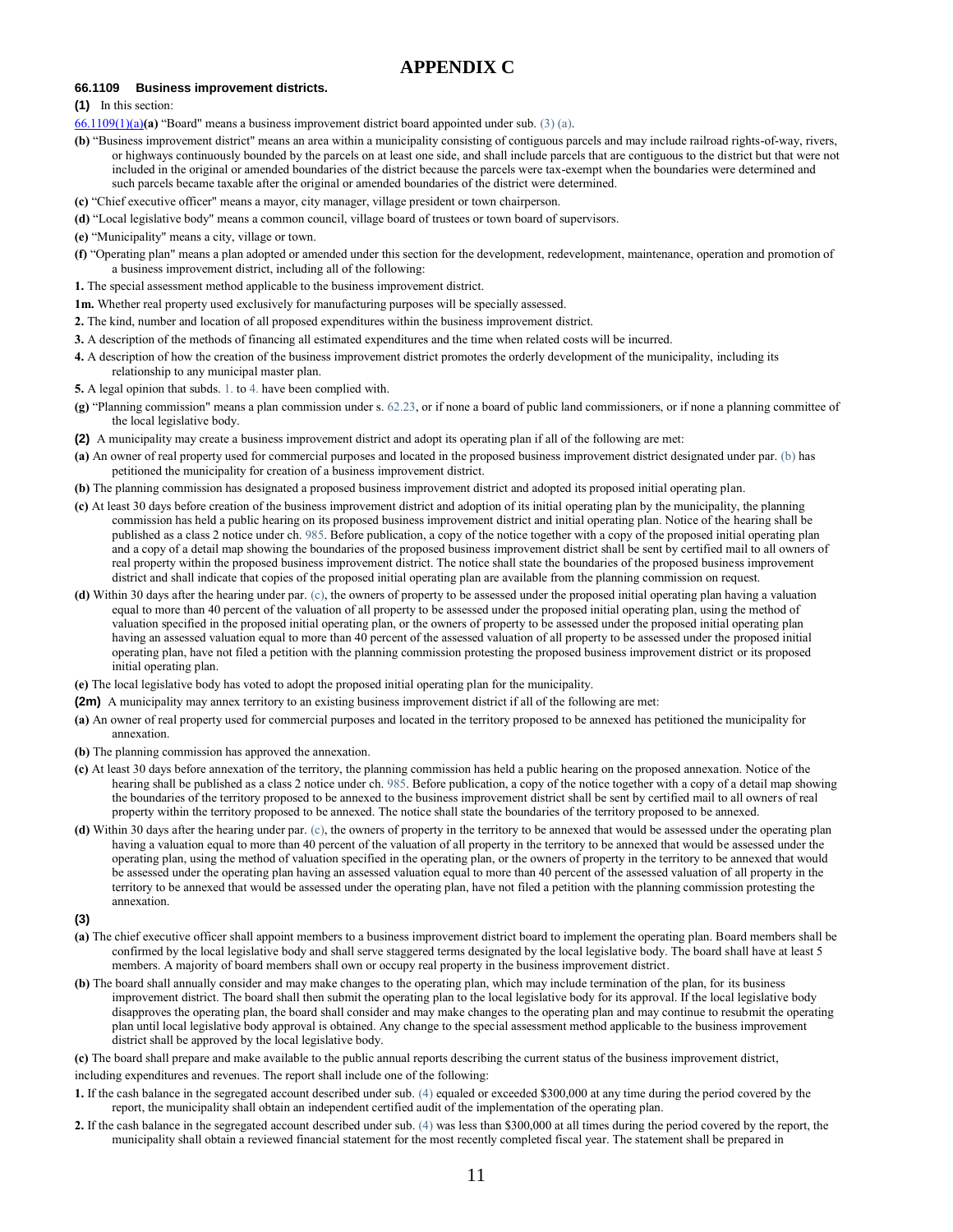accordance with generally accepted accounting principles and include a review of the financial statement by an independent certified public accountant.

- **(cg)** For calendar years beginning after December 31, 2018, the dollar amount at which a municipality is required to obtain an independent certified audit under par.  $(c)$  1. and the dollar amount at which a municipality is required to obtain a reviewed financial statement under par.  $(c)$  2. shall be increased each year by a percentage equal to the percentage change between the U.S. consumer price index for all urban consumers, U.S. city average, for the month of August of the previous year and the U.S. consumer price index for all urban consumers, U.S. city average, for the month of August 2017, as determined by the federal department of labor. Each amount that is revised under this paragraph shall be rounded to the nearest multiple of \$10 if the revised amount is not a multiple of \$10 or, if the revised amount is a multiple of \$5, such an amount shall be increased to the next higher multiple of \$10.
- **(cr)** The municipality shall obtain an additional independent certified audit of the implementation of the operating plan upon termination of the business improvement district.
- **(d)** Either the board or the municipality, as specified in the operating plan as adopted, or amended and approved under this section, has all powers necessary or convenient to implement the operating plan, including the power to contract.
- **(4)** All special assessments received from a business improvement district and all other appropriations by the municipality or other moneys received for the benefit of the business improvement district shall be placed in a segregated account in the municipal treasury. No disbursements from the account may be made except to reimburse the municipality for appropriations other than special assessments, to pay the costs of audits and reviewed financial statements required under sub.  $(3)(c)$ , or on order of the board for the purpose of implementing the operating plan. On termination of the business improvement district by the municipality, all moneys collected by special assessment remaining in the account shall be disbursed to the owners of specially assessed property in the business improvement district, in the same proportion as the last collected special assessment.
- **(4g)** A municipality may convert a business improvement district under this section into a neighborhood improvement district under s. [66.1110](https://docs.legis.wisconsin.gov/document/statutes/66.1110) if an owner of real property that is subject to general real estate taxes, that is used exclusively for residential purposes, and that is located in the business improvement district petitions the municipality for the conversion. If the municipality approves the petition, the board shall consider and may make changes to the operating plan under s. [66.1110 \(4\) \(b\).](https://docs.legis.wisconsin.gov/document/statutes/66.1110(4)(b))
- **(4m)** A municipality shall terminate a business improvement district if the owners of property assessed under the operating plan having a valuation equal to more than 50 percent of the valuation of all property assessed under the operating plan, using the method of valuation specified in the operating plan, or the owners of property assessed under the operating plan having an assessed valuation equal to more than 50 percent of the assessed valuation of all property assessed under the operating plan, file a petition with the planning commission requesting termination of the business improvement district, subject to all of the following conditions:
- **(a)** A petition may not be filed under this subsection earlier than one year after the date the municipality first adopts the operating plan for the business improvement district.
- **(b)** On and after the date a petition is filed under this subsection, neither the board nor the municipality may enter into any new obligations by contract or otherwise to implement the operating plan until the expiration of 30 days after the date of hearing under par. [\(c\)](https://docs.legis.wisconsin.gov/document/statutes/66.1109(4m)(c)) and unless the business improvement district is not terminated under par. [\(e\).](https://docs.legis.wisconsin.gov/document/statutes/66.1109(4m)(e))
- **(c)** Within 30 days after the filing of a petition under this subsection, the planning commission shall hold a public hearing on the proposed termination. Notice of the hearing shall be published as a class 2 notice under ch. [985.](https://docs.legis.wisconsin.gov/document/statutes/ch.%20985) Before publication, a copy of the notice together with a copy of the operating plan and a copy of a detail map showing the boundaries of the business improvement district shall be sent by certified mail to all owners of real property within the business improvement district. The notice shall state the boundaries of the business improvement district and shall indicate that copies of the operating plan are available from the planning commission on request.
- **(d)** Within 30 days after the date of hearing under par. [\(c\),](https://docs.legis.wisconsin.gov/document/statutes/66.1109(4m)(c)) every owner of property assessed under the operating plan may send written notice to the planning commission indicating, if the owner signed a petition under this subsection, that the owner retracts the owner's request to terminate the business improvement district, or, if the owner did not sign the petition, that the owner requests termination of the business improvement district.
- **(e)** If after the expiration of 30 days after the date of hearing under par. [\(c\),](https://docs.legis.wisconsin.gov/document/statutes/66.1109(4m)(c)) by petition under this subsection or subsequent notification under par. [\(d\),](https://docs.legis.wisconsin.gov/document/statutes/66.1109(4m)(d)) and after subtracting any retractions under par. [\(d\),](https://docs.legis.wisconsin.gov/document/statutes/66.1109(4m)(d)) the owners of property assessed under the operating plan having a valuation equal to more than 50 percent of the valuation of all property assessed under the operating plan, using the method of valuation specified in the operating plan, or the owners of property assessed under the operating plan having an assessed valuation equal to more than 50 percent of the assessed valuation of all property assessed under the operating plan, have requested the termination of the business improvement district, the municipality shall terminate the business improvement district on the date that the obligation with the latest completion date entered into to implement the operating plan expires.

#### **(5)**

- **(a)** Real property used exclusively for residential purposes and real property that is exempted from general property taxes under s. [70.11](https://docs.legis.wisconsin.gov/document/statutes/70.11) may not be specially assessed for purposes of this section.
- **(b)** A municipality may terminate a business improvement district at any time.
- **(c)** This section does not limit the power of a municipality under other law to regulate the use of or specially assess real property.
- **(d)** If real property that is specially assessed as authorized under this section is of mixed use such that part of the real property is exempted from general property taxes under s. [70.11](https://docs.legis.wisconsin.gov/document/statutes/70.11) or is residential, or both, and part of the real property is taxable, the municipality may specially assess as authorized under this section only the percentage of the real property that is not tax-exempt or residential. This paragraph applies only to a 1st class city. **History:** [1983 a. 184;](https://docs.legis.wisconsin.gov/document/acts/1983/184) [1989 a. 56](https://docs.legis.wisconsin.gov/document/acts/1989/56) s. [258;](https://docs.legis.wisconsin.gov/document/acts/1989/56,%20s.%20258) [1999 a. 150](https://docs.legis.wisconsin.gov/document/acts/1999/150) s. [539;](https://docs.legis.wisconsin.gov/document/acts/1999/150,%20s.%20539) Stats. 1999 s. 66.1109; [2001 a. 85;](https://docs.legis.wisconsin.gov/document/acts/2001/85) [2017 a. 59,](https://docs.legis.wisconsin.gov/document/acts/2017/59) [70,](https://docs.legis.wisconsin.gov/document/acts/2017/70) [189.](https://docs.legis.wisconsin.gov/document/acts/2017/189)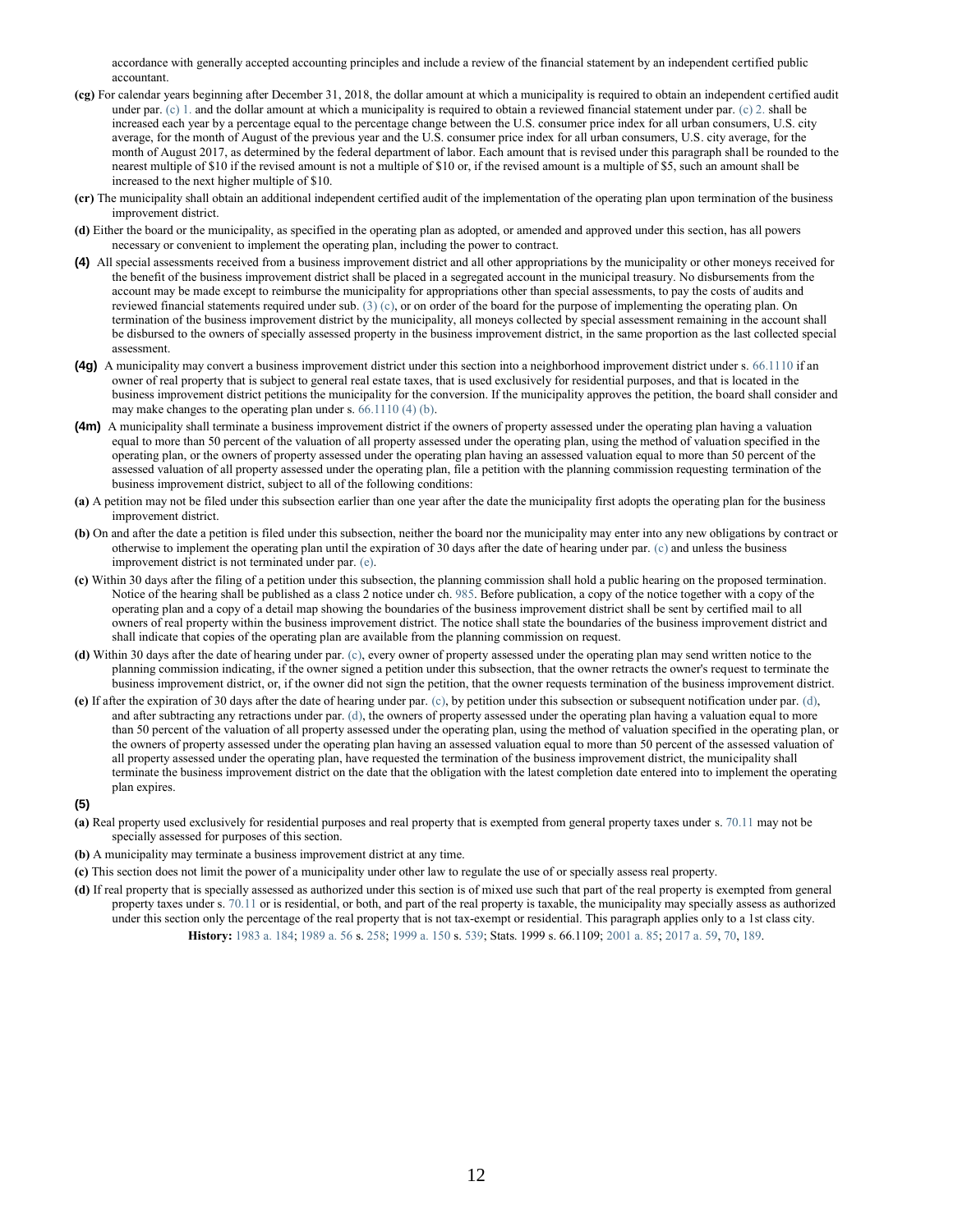#### **APPENDIX D**

#### **Legal Opinion**

CITY HALL 215 Church Avenue<br>P.O. Box 1130<br>Oshkosh, Wisconsin 54903-1130

**City of Oshkosh** 



October 17, 2019

Mr. Allen Davis Director of Community Development City of Oshkosh 215 Church Avenue PO Box 1130 Oshkosh, WI 54903-1130

Re: Downtown Oshkosh Business Improvement District - 2020 Operating Plan

Dear Mr. Davis:

I have reviewed the proposed 2020 operating plan submitted by the Downtown Oshkosh Business Improvement District (BID), specifically with regard to the requirements set forth in Section 66.1109(1)(f) Wis. Stats., which calls for a legal opinion that certain requirements are met in the operating plan.

The operating plan includes a provision indicating the special assessment method applicable to the BID. Real property used exclusively for manufacturing purposes will be assessed under the plan. A description of the kind, number, and location of the proposed expenditures within the BID is included as well as a description of the methods of financing to be used. The Plan specifies that all costs will be incurred during calendar year 2020. Finally, the operating plan contains the required description of how the BID promotes the orderly development of the municipality, including its relationship to the City's Comprehensive Plan and Downtown Action Plan. It is, therefore, my opinion that requirements of Section 66.1109(1)(f) have been complied with.

Yours truly,

**CITY OF OSHKOSH** 

renor Lynn A. Lorenson City Attorney

Cc: Jeff Nau, Staff Liaison to BID